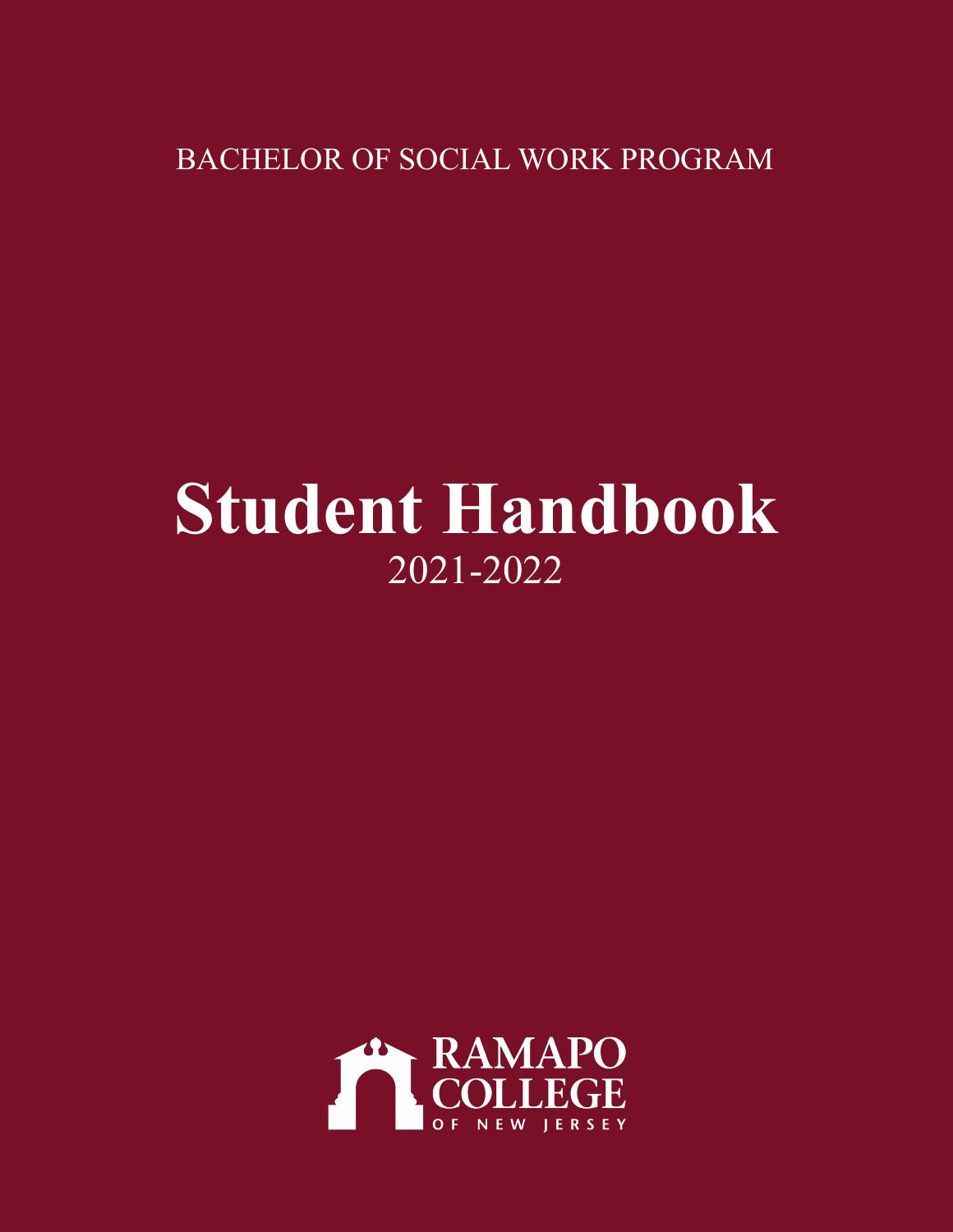# **RAMAPO COLLEGE OF NEW JERSEY**

### **BSW STUDENT HANDBOOK**

# **Table of Contents**

| Welcome                                                        | $\boldsymbol{4}$ |
|----------------------------------------------------------------|------------------|
| <b>Social Work Staff and Faculty 2021-2022</b>                 | 5                |
| <b>Social Work at Ramapo College</b>                           | 6                |
| The Mission and Goals of the Bachelor of Social Work Program   | $\overline{7}$   |
| <b>The BSW Curriculum Design</b>                               | 8                |
| <b>Overview of the BSW Curriculum</b>                          | 8                |
| Overview of a Typical Student' Path Through the BSW Program    | 10               |
| <b>Field Education in the BSW Program</b>                      | 11               |
| <b>BSW Competencies and Practice Behaviors</b>                 | 11               |
| <b>Minors in the BSW Program</b>                               | 13               |
| <b>Admissions Criteria, Application Process and Procedures</b> | 13               |
| <b>Transfer Students</b>                                       | 14               |
| Ramapo@PCCC BSW Program                                        | 14               |
| <b>Academic Advisement</b>                                     | 15               |
| <b>College and Program Policies</b>                            | 15               |
| <b>Grading Policy for the BSW Program</b>                      | 15               |
| <b>Requirements for Study</b>                                  | 16               |
| <b>Undergraduate Policy on Academic Standing</b>               | 16               |
| <b>Policy on Academic Integrity</b>                            | 19               |
| <b>Academic and Field Review Committee (AFRC)</b>              | 19               |
| <b>Graduation Requirements</b>                                 | 20               |
|                                                                | 2                |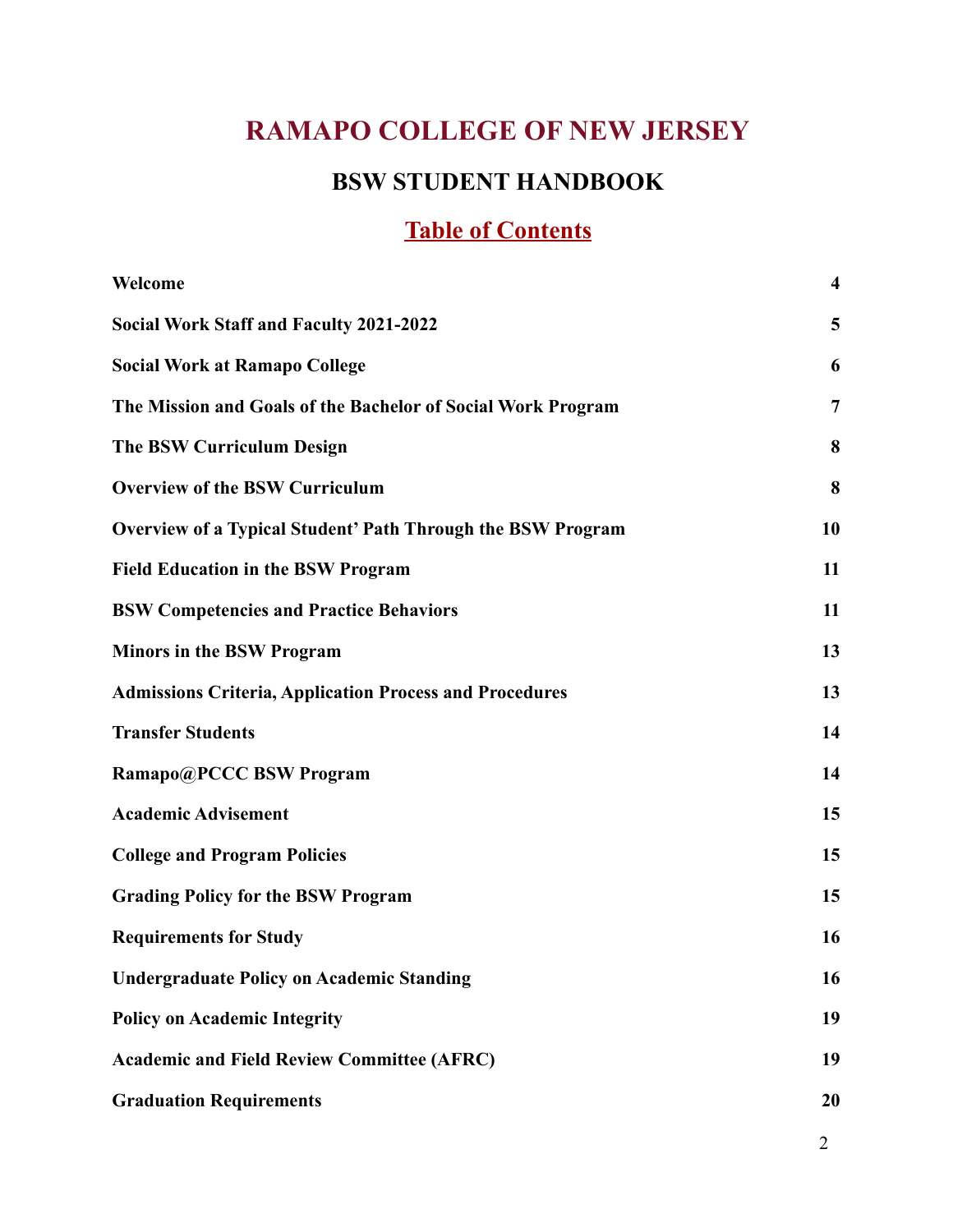| <b>Social Work Club</b>                                           | 20 |
|-------------------------------------------------------------------|----|
| <b>Phi Alpha Honor Society</b>                                    | 20 |
| <b>Student Rights</b>                                             | 21 |
| <b>Appendices</b>                                                 | 22 |
| <b>Appendix A: Course Descriptions for BSW Program</b>            | 22 |
| <b>Appendix B: Educational Policy and Accreditation Standards</b> | 23 |
| <b>Appendix C: Social Workers Code of Ethics</b>                  | 24 |
| <b>Appendix D: Ramapo College Anti-Discrimination Policy</b>      | 25 |
| Appendix E: Ramapo College Student Handbook                       | 26 |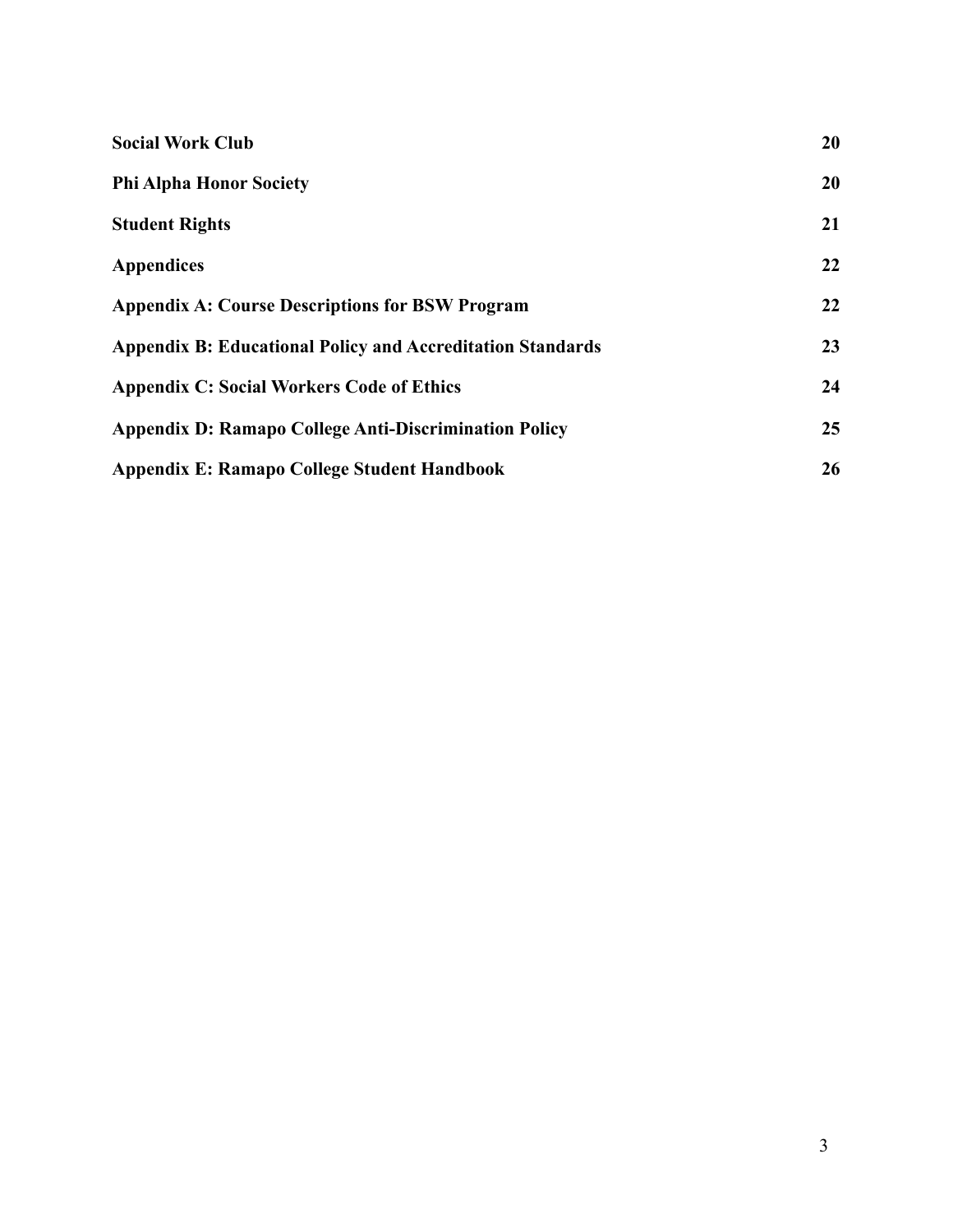### **The Social Work Faculty Welcomes You!**

<span id="page-3-0"></span>The Student Handbook provides essential information for BSW students. Its principal purpose is to give you details about the program's policies and procedures, including the curriculum rationale. You are responsible for reading and using the contents of this Student Handbook.

Please communicate any questions or concerns you may encounter as you study and learn at Ramapo College. Our goal for you is that you prepare for generalist practice at the undergraduate level and for the next step of graduate education by challenging you to excellence. Remember to ask questions and communicate with your professors. We are here to help you be successful!

The Bachelor of Social Work program has been accredited by the Council on Social Work Education according to the Educational Policy and Accreditation Standards of 2015. Information about accreditation is available at [www.cswe.org](http://www.cswe.org/)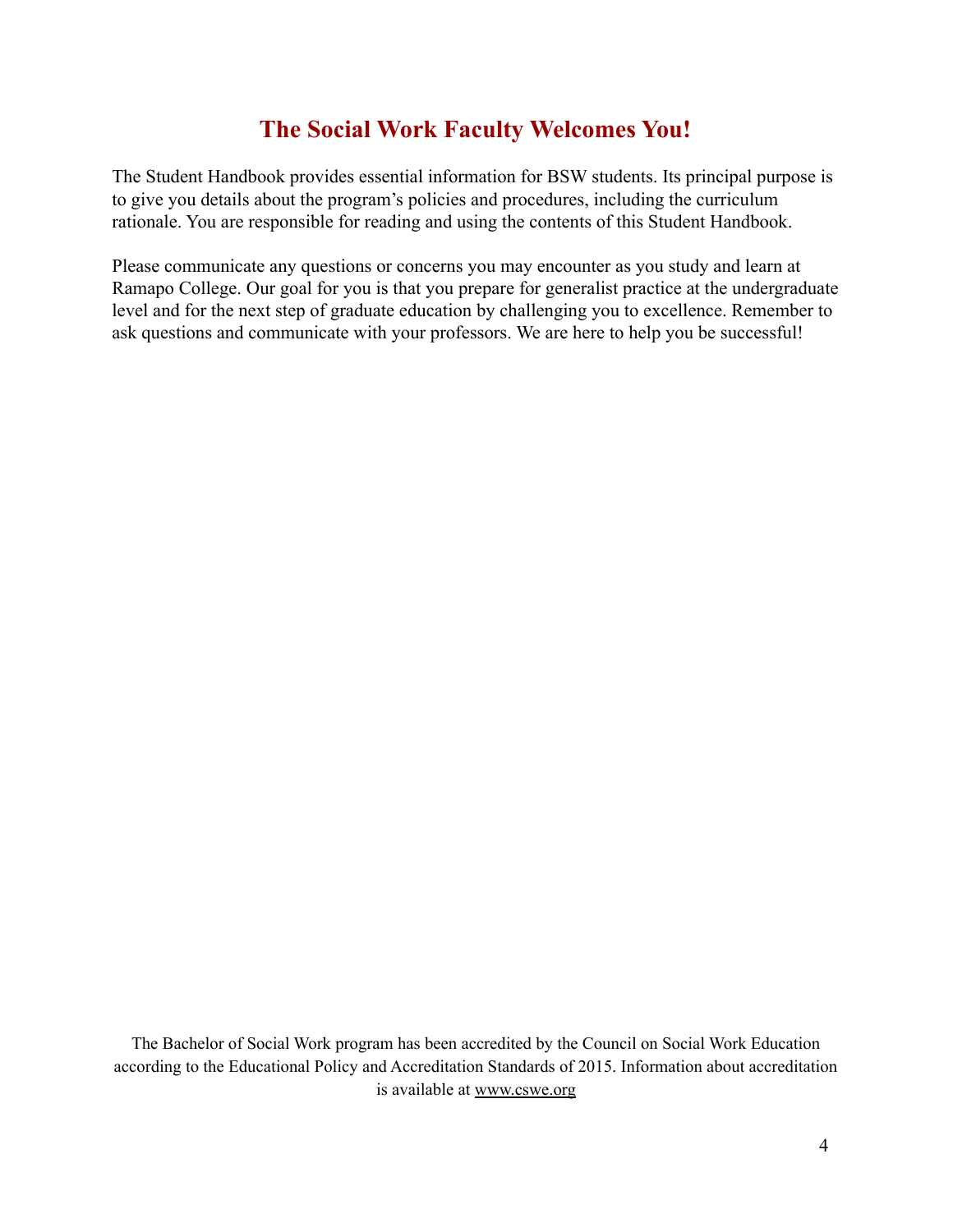#### <span id="page-4-0"></span>**THE SOCIAL WORK STAFF and FACULTY 2021-2022**

Emmanuel Bioh, LCSW Clinical Social Work Associate Timmesha Butler, LCSW, PhD Assistant Professor of Social Work Cardacia Davis, MSW Director Field Education of Social Work Desiree DuBose, MSW, LSW Field Education Coordinator of Social Work Cort Engelken, MSW, LCSW Assistant Professor of Social Work Melinda Inzani, MSW, LCSW Field Coordinator of Social Work Seon Mi Kim, PhD, MSW, MPP, MA Associate Professor of Social Work Eileen Klein, PhD, MSW, MS, LCSW Associate Professor of Social Work Kim Lorber, PhD, MSW, LCSW Associate Professor of Social Work Colleen Martinez, PhD, LCSW Assistant Professor of Social Work Joann McEniry, MSW, LSW Clinical Social Work Associates John McTighe, PhD, MSW, MDiv, LCSW Associate Professor of Social Work Kathleen Ray, PhD, MSW, LCSW Director of MSW Program Dolly Sacristan, PhD, MSW, LCSW Assistant Professor of Social Work Stephanie Elias Sarabia, PhD, MSW, LCSW, LCADC Associate Professor of Social Work Liat Shklarski, LCSW-R, PhD Assistant Professor of Social Work

Kaetlynn Ayala, MSW, LSW Program Coordinator

Assistant Professor of Social Work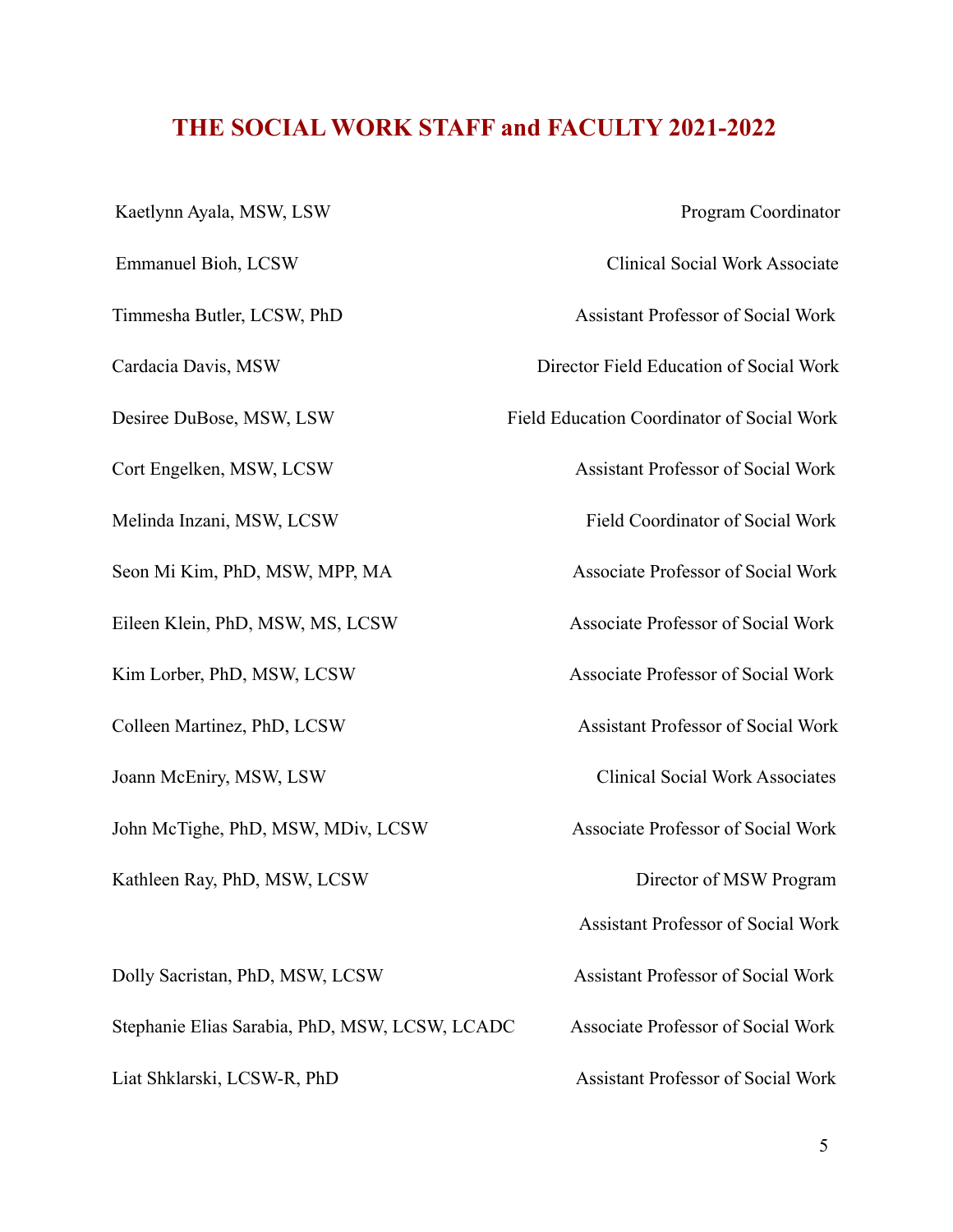### **Social Work at Ramapo College**

<span id="page-5-0"></span>Ramapo College of New Jersey is the state's premier public liberal arts college with more than 6,000 students and offers 40 undergraduate majors, nine joint B.S. programs in the medical professions, eight graduate degree programs, programs leading to certification in Teacher Education, and two teaching post master's certificates. The campus is located in a country setting on a 357 acre, architecturally barrier-free campus in the northern part of New Jersey. The school is twenty-five miles from New York City and close to the center of the metropolitan region of the Port Authority of New York and New Jersey.

Toward the end of the 1960s, a decade of considerable upheaval in higher education throughout the country, the leaders who planned Ramapo College sought to establish a college that would contribute to a variety of newly developing approaches in higher education. The college was conceived to extend many of the advantages of the small, private liberal arts college to public college students. The students were provided with opportunities to work with faculty in developing programs of study that would prepare them for an increasingly knowledge-oriented, rapidly changing, global workplace, and society.

With the support of the originating Board of Trustees, founders developed a highly flexible approach to undergraduate education that focused on interdisciplinary liberal arts schools, organized by themes with a commitment of tutorials, seminars, and small classes. There was close integration of classroom, independent study, and experiential learning, and a strong commitment to serving first-generation working-class, and academically and economically disadvantaged young people. Historically, the students attending Ramapo came primarily from middle class and lower middle class backgrounds and hailed from the surrounding communities of Northern New Jersey From its inception, Ramapo has actively recruited a diverse student body that reflects the make-up of the greater New York/New Jersey Metropolitan Region it calls home. This includes students with a variety of disabilities, veterans, returning adult students, students from economically disadvantaged backgrounds, as well as first generation students and students who themselves are immigrants to the United States. Today, the student body reflects the diversity not only of the region but the world as we welcome an ever-growing body of international students. The diversity of the student body, the proximity of the College to a vibrant mix of multi-ethnic communities, some of the world's major multinational organizations, and talents of the faculty make Ramapo College well-suited to deliver an education that promotes social justice, serves local, state, and global needs, and prepares students to meet those needs.

Since its founding in 1969, Ramapo College has been committed to educating students to be active citizens in an increasingly complex and interrelated world. The College's five schools house academic programs that are actively linked to the outside community through experiential learning and independent study projects. Faculty and students are expected to be active citizens. Historically, Ramapo College has articulated its mission in terms of an interdisciplinary curriculum, international education, intercultural understanding, and experiential learning. Social justice is implicit in this conceptualization. This environment, characterized by diversity, inclusiveness, sustainability, student engagement, and community involvement, gave birth to social work at Ramapo College.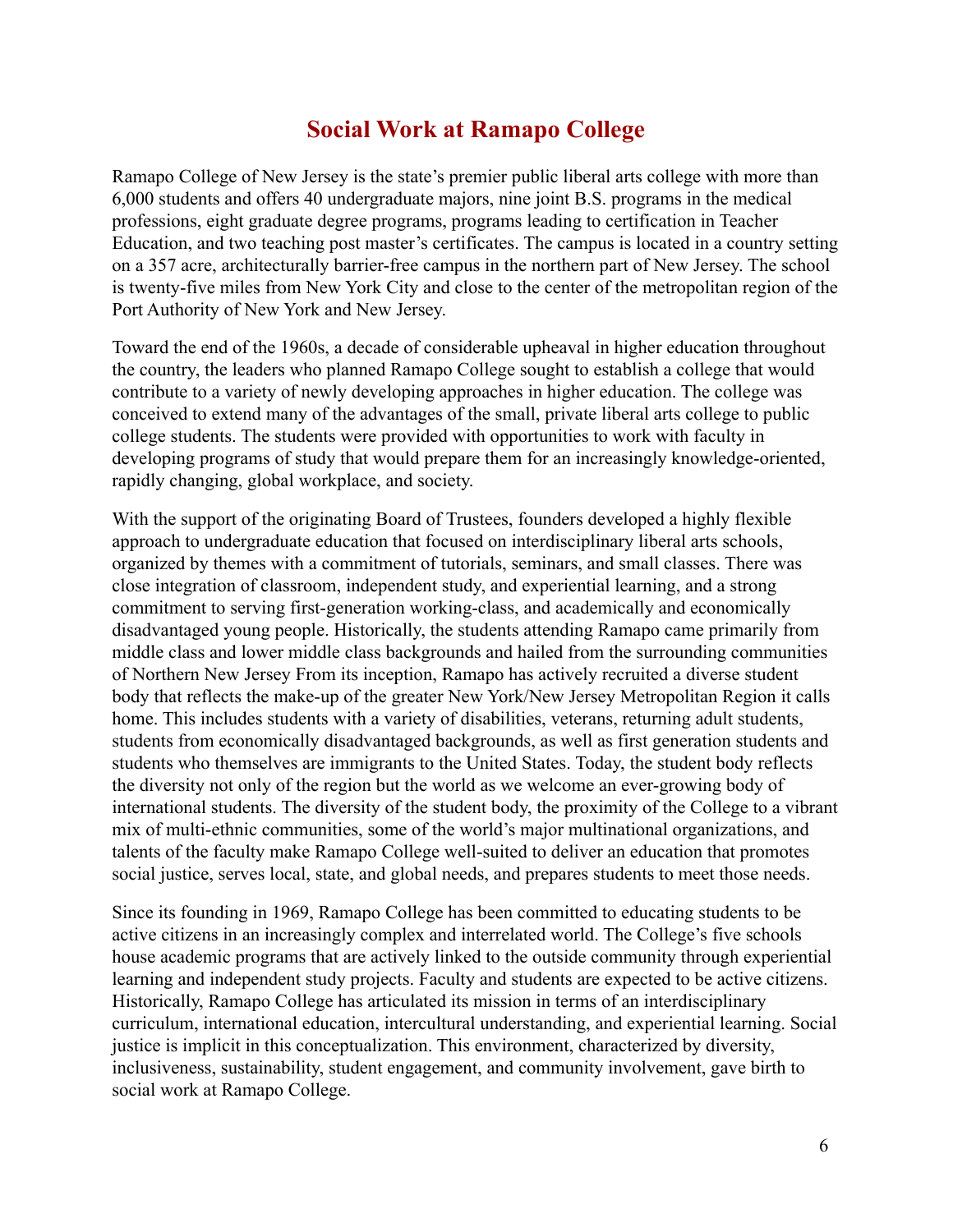The mission of Ramapo College is centered in its dedication to providing students a strong foundation for a lifetime of achievement. The College is committed to academic excellence through interdisciplinary and experiential learning, as well as international and intercultural understanding. Ramapo College emphasizes teaching and individual attention to all students. We promote diversity, inclusiveness, sustainability, student engagement, and community involvement.

CSWE accredited the Bachelor of Social Work Program (BSW) in 1979, retroactive to 1977, has remained uninterrupted in reaffirmation, and currently experiences exponential growth. This thriving BSW program was the ideal launchpad for the Master of Social Work Program (MSW). The MSW program was accredited in February 2018. While incorporating the theory and knowledge required of competent practitioners at every level, the MSW program will continue to prioritize community engagement, intercultural understanding, and experiential learning, reflecting and supporting the mission of Ramapo College.

# **The Mission of the Bachelor of Social Work Program**

<span id="page-6-0"></span>The Social Work Program's principal mission is preparing students for beginning level, professional generalist social work practice in a culturally diverse society and an increasingly global environment. Central to this mission is preparing students for a profession dedicated to assisting individuals, groups, families, communities, and organizations in their quest for well-being. The program is committed to teaching students to work for the development of a society which promotes equality, justice, respect for human diversity, and adequate sustenance for all its members. The program seeks to train and encourage its students to be active, personally and professionally, in taking leadership roles in addressing social problems and challenging social, economic, and environmental injustice. The program is committed to developing students' skills in culturally competent social work practice, research, social service and social policy formation, and political advocacy in order to further this mission.

# **The Goals of the Bachelor of Social Work Program**

The four goals of the BSW program are derived from the program's mission as follows:

- To prepare undergraduate students firmly grounded with an interdisciplinary liberal arts education, social work values and ethical standards, an understanding of the social work profession's history, purpose, and philosophical tenets
- To prepare students with the necessary competency skills for generalist beginning level professional social work practice with individuals, families, groups, organizations, and communities in a culturally diverse society
- To prepare students with the knowledge, values, and skills to be competent social work professionals who can effectively advocate for the development of social policies and social service delivery systems that improve the well-being of client systems
- To prepare students to advocate, personally and professionally, for the alleviation and eradication of social problems, and to promote global social, economic, and environmental sustainability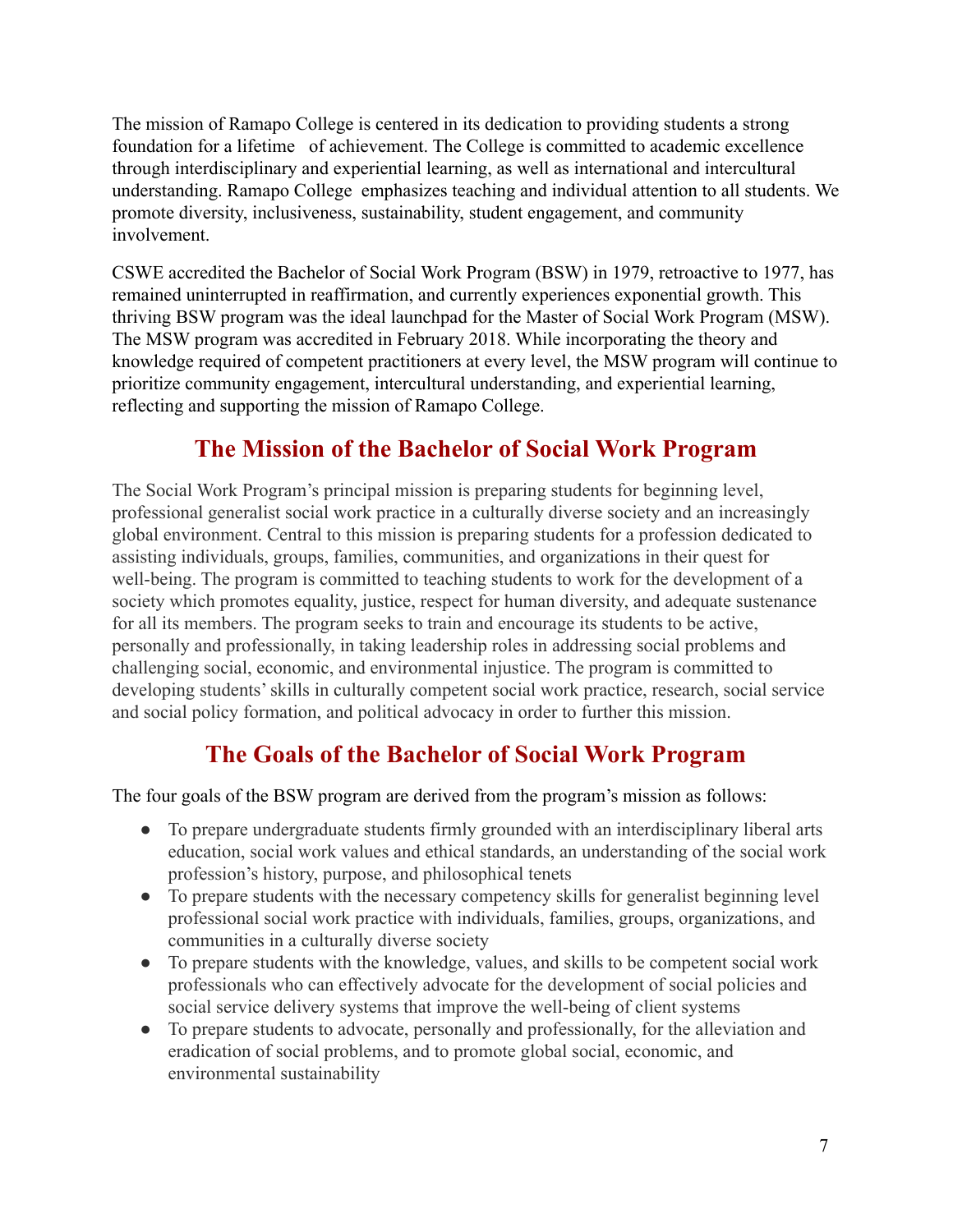# **BSW Curriculum Design**

<span id="page-7-0"></span>The curriculum of the Bachelor of Social Work Program at Ramapo College of New Jersey is designed to help students achieve competency in the nine areas identified by the Council on Social Work Education in the 2015 Educational Policy and Accreditation Standards (cf. Appendix B).

Social work education at Ramapo relies on the foundation of the liberal arts to support social work values including service, social justice, dignity and worth of persons, the importance of human relationships, integrity, and competence. In this way, we aim to instill in students the intellectual, social, psychological, and ethical tools that will ready them for bachelor's level generalist practice, as well as for graduate education and advanced professional development. Students are expected to develop their capacity to think critically and analytically about the world as well as their ability to synthesize information from multiple disciplines and areas of social work knowledge and skills. Throughout their undergraduate education, they develop knowledge about cultural, social, historical, and scientific aspects of life, and the ability to communicate effectively in academic and social contexts. Finally, the program guides students in the development of their consciousness about the full breadth of diversity and its implications for social work as well as society as a whole. Students grow in their ability to engage with our diverse world and to deal proactively with the ethical dilemmas that social workers confront in the pursuit of clients' well-being and the cause of social justice.

All students in the BSW program follow a curriculum established in accordance with the requirements of the Council of Social Work Education (CSWE). Competence is continually assessed according to the mission and goals of Ramapo College and the Social Work Program and in line with the EPAS established by CSWE.

### **Overview of the BSW Curriculum**

<span id="page-7-1"></span>The social work curriculum is organized within an interdisciplinary liberal arts framework. The curriculum begins with students taking General Education courses in their first year. They continue this process through their second year during which they typically finish their 100-level courses and begin to take their 200-level General Education courses. At this point they may begin to fulfill the core requirements of the School of Social Science and Human Services as well. During the second year, students also complete two social work courses that are prerequisites for formal admission into the BSW program: *Introduction to Social Work* and *History and Philosophy of Social Welfare*. These courses build on the liberal arts knowledge base so that students may move on to pursue professional education in the field of social work.

The curriculum's liberal arts foundation consists of the All-College General Education Requirements (64 credits), the School of Social Science and Human Services Core requirements (12 credits). In addition, students complete specific courses designated as prerequisites for admission to the BSW program (24 credits), some of which count towards General Education requirements and/or the SSHS core. Once students fulfill admissions criteria and are formally accepted into the BSW program, they move on to the core requirements of the program itself (44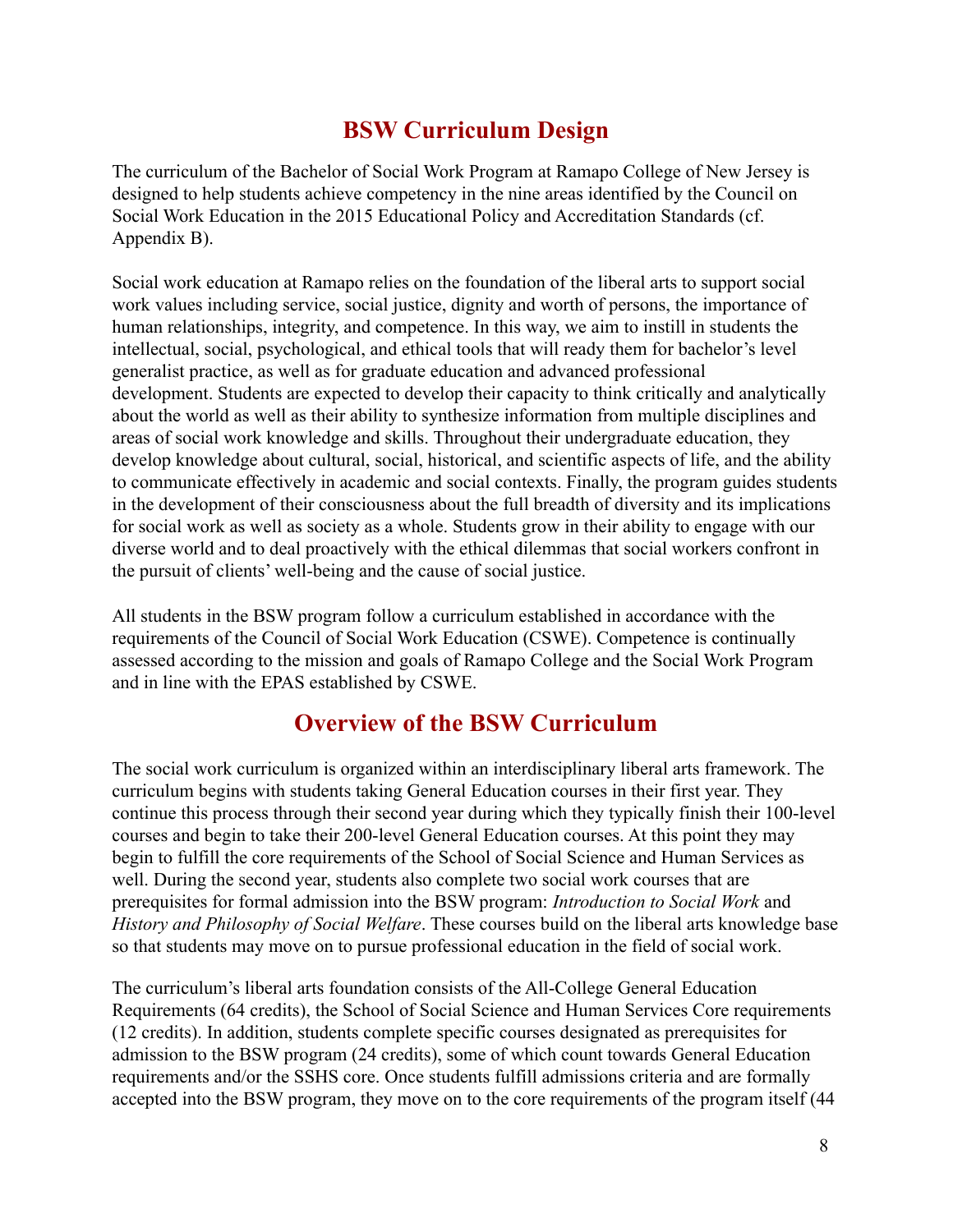credits). To round out the 128 credits required for completion of the undergraduate degree at Ramapo, students select from a wide variety of electives. These may be within social work, or in any of the five schools of the College. Students also complete the three modules of the Pathways career skills program which, while non-credit bearing, are required for graduation. In addition to preparing students for generalist social work practice with client systems of all sizes, the curriculum embraces four themes that emerge from the history and mission of Ramapo College and describe its essence: interdisciplinary education, international education, intercultural understanding, and experiential learning.

#### **All-College General Education Requirements**

An overview of the College's General Education Program is seen in the graphic that follows.

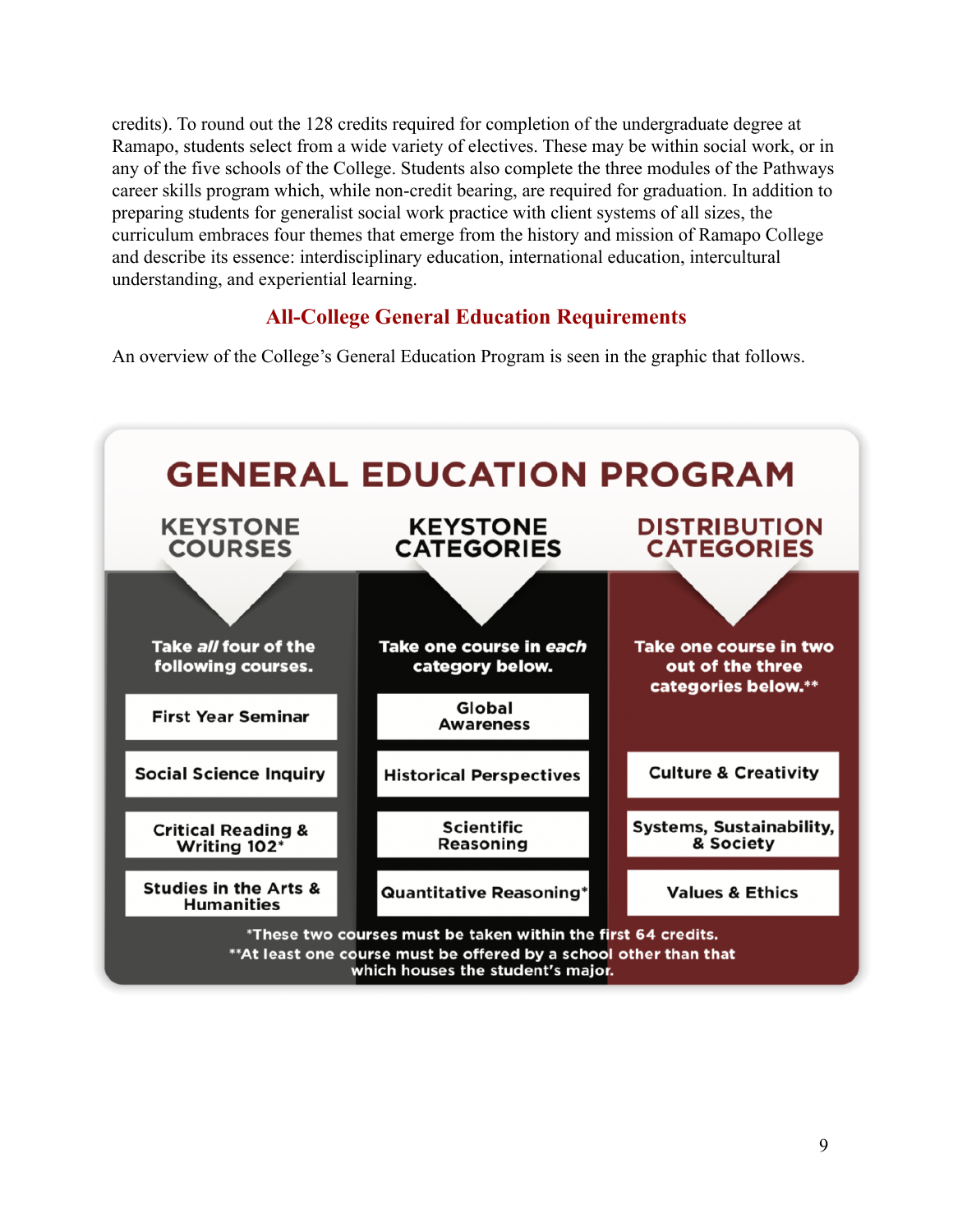#### <span id="page-9-0"></span>**BACHELOR OF SOCIAL WORK PROGRAM OVERVIEW OF A TYPICAL STUDENT'S PATH THROUGH THE BSW PROGRAM 2021-2022 Catalog**

#### **Step 1: Prerequisites for admission to the Social Work major at Ramapo College**

- BIOL 101 Introduction to Biology **OR** any other Science Course
- SOSC 110 Social Science Inquiry
- PSYC 101 Introduction to Psychology
- SOCI 101 Introduction to Sociology **OR** SOCI 232 Sociology of the Family
- SWRK 225 Introduction to Social Work\*
- SWRK 222 History and Philosophy of Social Welfare\*
- $\bullet$  2.75 GPA

\*Must have a B average between these two courses to gain acceptance into the BSW program

#### **Step 2: To be completed prior to graduation**

- SWRK 202- Political Economy of Social Welfare OR ECON 102 Intro Macro Economics
- SOSC 235 History of Social Thought (SSHS School Core Course)

#### **Step 3: Apply to the Social Work Program for formal acceptance into the major**

• For application information see http://www.ramapo.edu/sshs/social/

#### **Step 4: Take First Sequence of Junior Year Courses within the Major**

- SWRK 329 Social Work in Agencies and Communities *(must be accepted into the program and have completed all prerequisites to take this course…100 field hours are a required part of this course)*
- SWRK 270 Cultural Diversity
- SWRK 362 Human Behavior in the Social Environment I
- SWRK 363 Human Behavior in the Social Environment II
- SWRK 307 Social Work Research Methods

#### **Step 5: Take Final Senior Year Social Work Courses**

- SWRK 325 Theory and Practice of Social Work I *(Communities and Agencies is a prerequisite for this course…200 field hours are a required part of this course)*
- SWRK 326 Theory and Practice of Social Work II *(Theory and Practice I is a prerequisite for this course…200 field hours are a required part of this course)*
- SWRK 420 Contemporary Social Policy *(Theory and Practice I is a co-req or prerequisite for this course)*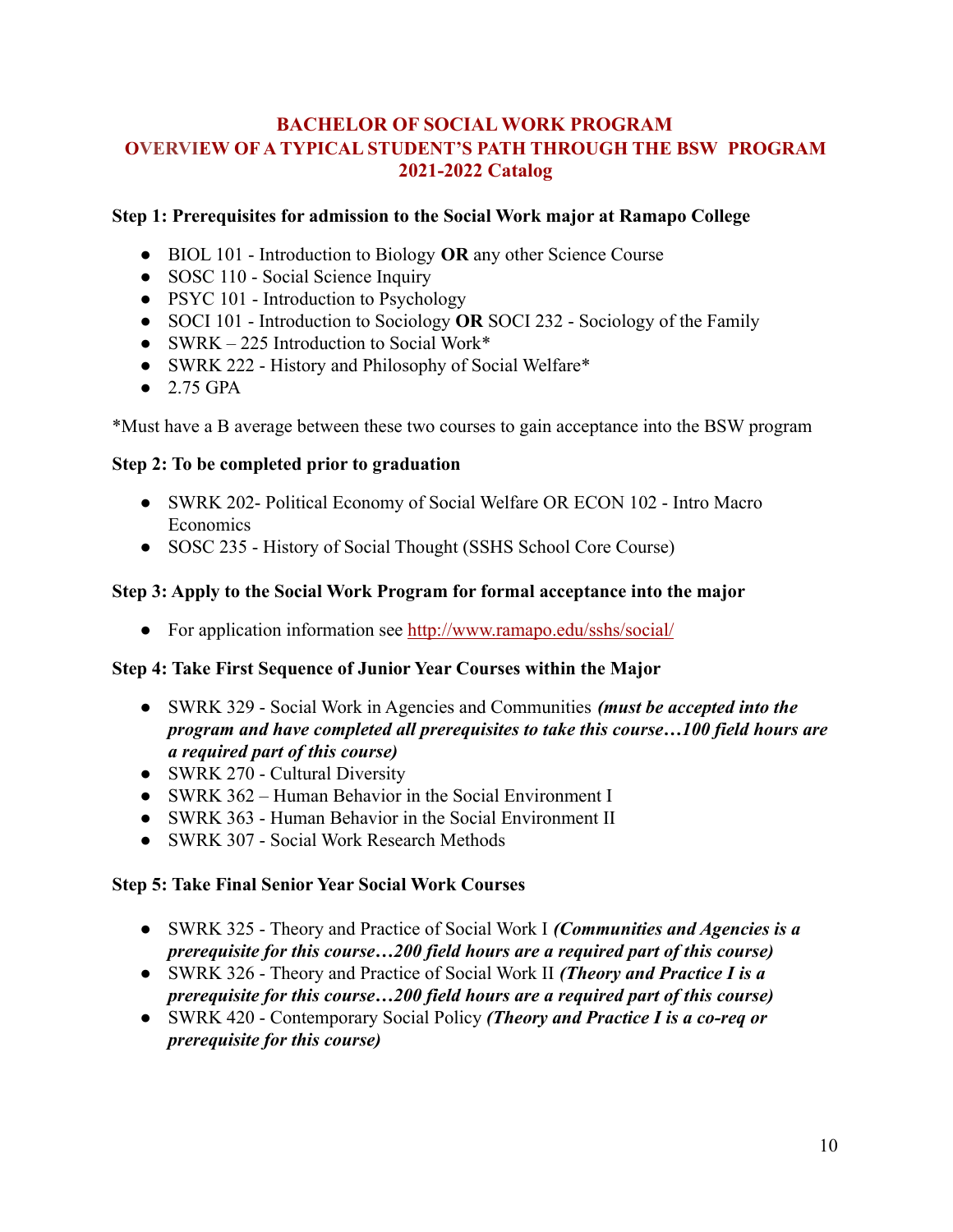# **Field Education in the BSW Program**

<span id="page-10-0"></span>As the signature pedagogy of social work education, field education in the BSW program requires 500 hours total. Field education is connected to the Social Work in Agencies and Communities course (100 hours), as well as Theory and Practice of Social Work I and II (200 hours each).

The Field Education Director oversees the relationship between the Field Instructor, the student, and the classroom instructor. This coordination of classroom and field-based learning fosters the integrated development of concrete skills and problem-solving, as they relate to practice in the field. The policies and procedures of the BSW Field Education Program are found in the BSW Field Education Manual

### **BSW Competencies and Practice Behaviors**

<span id="page-10-1"></span>The 2015 Educational Policy and Accreditation Standards (EPAS) of the Council on Social Work Education measure learning outcomes according to competencies, which are defined by practice behaviors. The BSW curriculum at Ramapo College is built upon the CSWE competencies and practice behaviors.

| <b>Program Competencies</b>                                                            | <b>Practice Behaviors</b>                                                                                                                                                                                                                      |
|----------------------------------------------------------------------------------------|------------------------------------------------------------------------------------------------------------------------------------------------------------------------------------------------------------------------------------------------|
| <b>Competency 1:</b> Demonstrate<br><b>Ethical and Professional</b><br><b>Behavior</b> | Make ethical decisions by applying the standards of the NASW Code of<br>Ethics, relevant laws and regulations, models for ethical decision-making,<br>ethical conduct of research, and additional codes of ethics as appropriate to<br>context |
|                                                                                        | Use reflection and self-regulation to manage personal values and maintain<br>professionalism in practice situations                                                                                                                            |
|                                                                                        | Demonstrate professional demeanor in behavior; appearance; and oral,<br>written, and electronic communication                                                                                                                                  |
|                                                                                        | Use technology ethically and appropriately to facilitate practice outcomes                                                                                                                                                                     |
|                                                                                        | Use supervision and consultation to guide professional judgment and<br>behavior                                                                                                                                                                |
| <b>Competency 2: Engage</b><br>Diversity and Difference in<br>Practice                 | Apply and communicate understanding of the importance of diversity and<br>difference in shaping life experiences in practice at the micro, mezzo, and<br>macro levels                                                                          |
|                                                                                        | Present themselves as learners and engage clients and constituencies as<br>experts of their own experiences                                                                                                                                    |
|                                                                                        | Apply self-awareness and self- regulation to manage the influence of<br>personal biases and values in working with diverse clients and constituencies                                                                                          |
| <b>Competency 3: Advance</b><br>Human Rights, and Social,                              | Apply their understanding of social, economic, and environmental justice for<br>human rights at the individual and system levels                                                                                                               |
| Economic, and Environmental                                                            | Engage in practices that advance social, economic, and environmental justice                                                                                                                                                                   |
| <i>Justice</i>                                                                         |                                                                                                                                                                                                                                                |
| Competency 4: Engage in                                                                | Use practice experience and theory to inform scientific inquiry and research                                                                                                                                                                   |
| Practice-informed Research<br>and Research-informed<br>Practice                        | Apply critical thinking to engage in analysis of quantitative and qualitative<br>research methods and research findings                                                                                                                        |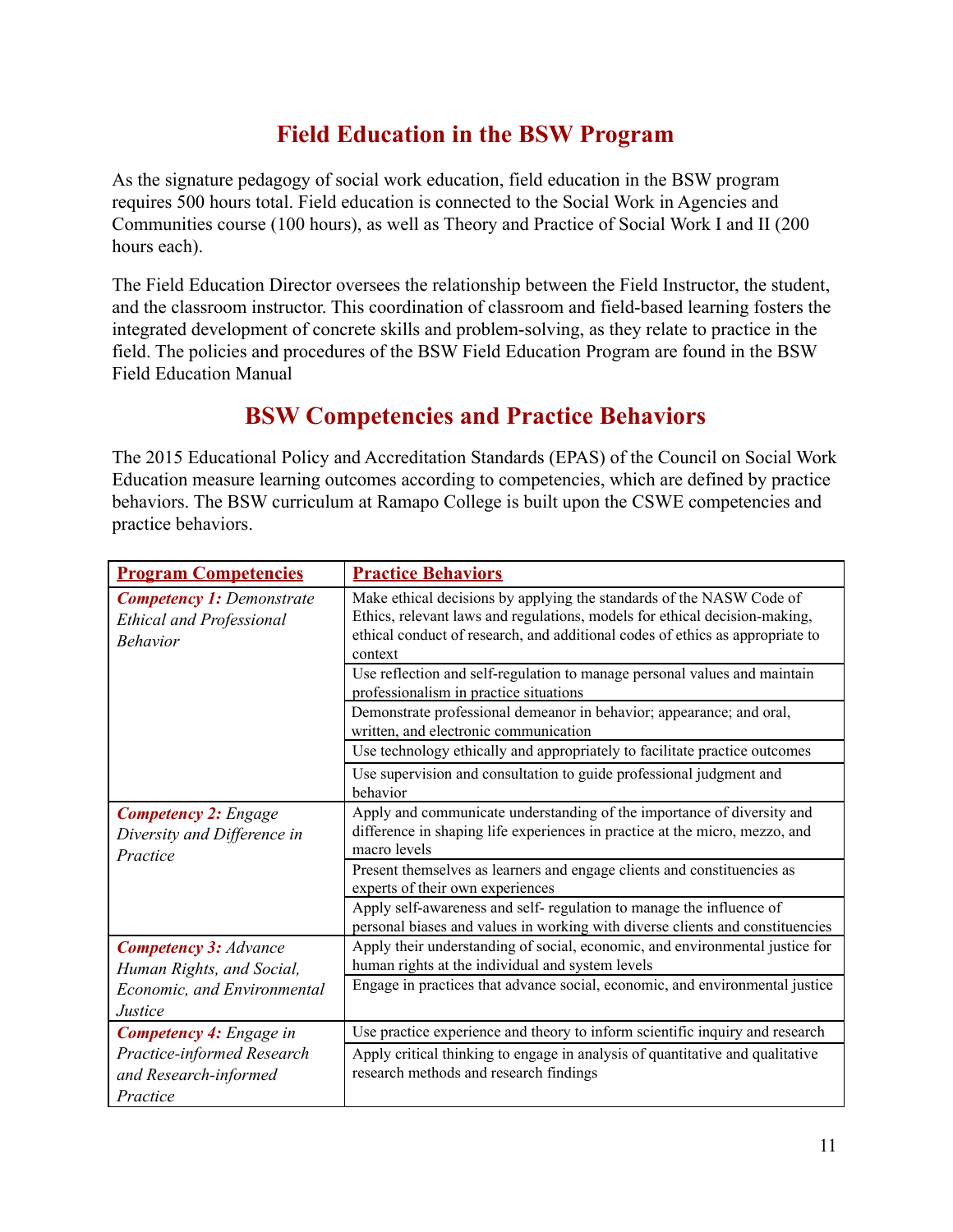|                                                                                                           | Use and translate research evidence to inform and improve practice, policy,<br>and service delivery                                                                                                               |
|-----------------------------------------------------------------------------------------------------------|-------------------------------------------------------------------------------------------------------------------------------------------------------------------------------------------------------------------|
| <b>Competency 5:</b> Engage in<br><b>Policy Practice</b>                                                  | Identify social policy at the local, state, and federal level that impacts well-<br>being, service delivery, and access to social services                                                                        |
|                                                                                                           | Assess how social welfare and economic policies impact the delivery of and<br>access to social services                                                                                                           |
|                                                                                                           | Apply critical thinking to analyze, formulate, and advocate for policies that<br>advance human rights and social, economic and environmental justice                                                              |
| <b>Competency 6:</b> Engage with<br>Individuals, Families, Groups,<br>Organizations and<br>Communities    | Apply knowledge of human behavior and the social environment, person-in-<br>environment, and other multidisciplinary theoretical frameworks to engage<br>with clients and constituencies                          |
|                                                                                                           | Use empathy, reflection, and interpersonal skills to effectively engage diverse<br>clients and constituencies                                                                                                     |
| <b>Competency 7: Assess</b><br>Individuals, Families, Groups,<br>Organizations, and<br>Communities        | Collect and organize data, and apply critical thinking to interpret information<br>from clients and constituencies                                                                                                |
|                                                                                                           | Apply knowledge of human behavior and the social environment, person-in-<br>environment, and other multidisciplinary theoretical frameworks in the<br>analysis of assessment data from clients and constituencies |
|                                                                                                           | Develop mutually agreed-on intervention goals and objectives based on the<br>critical assessment of strengths, needs, and challenges within clients and<br>constituencies                                         |
|                                                                                                           | Select appropriate intervention strategies based on the assessment, research<br>knowledge, and values and preferences of clients and constituencies                                                               |
| <b>Competency 8:</b> Intervene with<br>Individuals, Families, Groups,<br>Organizations and<br>Communities | Critically choose and implement interventions to achieve practice goals and<br>enhance capacities of clients and constituencies                                                                                   |
|                                                                                                           | Apply knowledge of human behavior and the social environment,<br>person-in-environment, and other multidisciplinary theoretical frameworks in<br>interventions with clients and constituencies                    |
|                                                                                                           | Use interprofessional collaboration as appropriate to achieve beneficial<br>practice outcomes                                                                                                                     |
|                                                                                                           | Negotiate, mediate, and advocate with and on behalf of diverse clients and<br>constituencies                                                                                                                      |
|                                                                                                           | Facilitate effective transitions and endings that advance mutually agreed-on<br>goals                                                                                                                             |
| <b>Competency 9: Evaluate</b>                                                                             | Select and use appropriate methods for evaluation of outcomes                                                                                                                                                     |
| Practice with Individuals.                                                                                | Apply knowledge of human behavior and the social environment,                                                                                                                                                     |
| Families, Groups,                                                                                         | person-in-environment, and other multidisciplinary theoretical                                                                                                                                                    |
| Organizations and                                                                                         | frameworks in the evaluation of outcomes                                                                                                                                                                          |
| Communities                                                                                               | Critically analyze, monitor, and evaluate intervention and program processes<br>and outcomes                                                                                                                      |
|                                                                                                           | Apply evaluation findings to improve practice effectiveness at the micro,<br>mezzo, and macro levels                                                                                                              |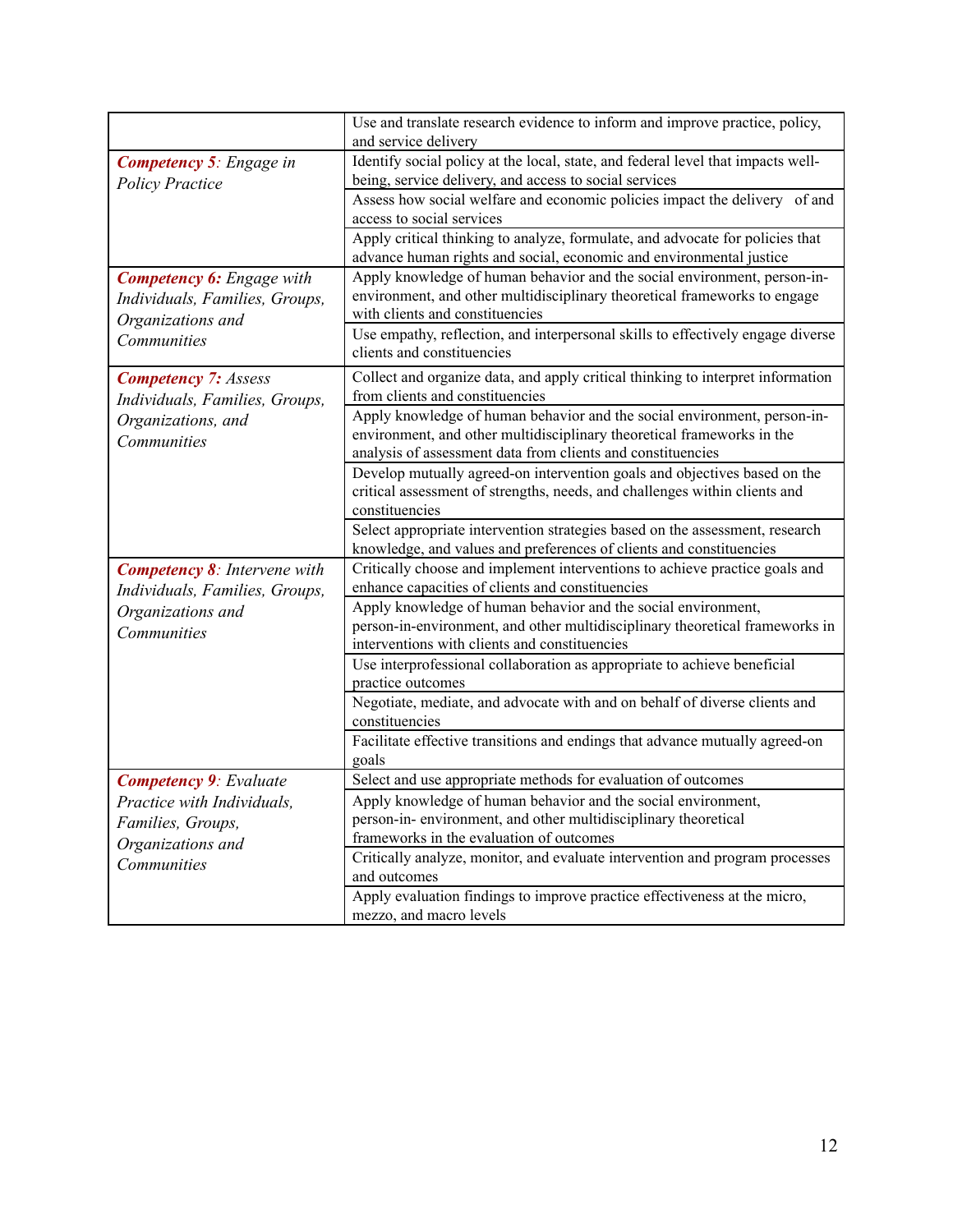# **Minors in the BSW Program**

<span id="page-12-0"></span>In addition to the social work major, students in the BSW program may elect to declare a minor that complements their studies on their path to degree completion. Within the social work program, two minors are offered:

#### **Substance Use Disorders**

The minor in Substance Use Disorders is designed to fulfill all of the academic requirements applicable towards state certification in substance abuse counseling (Certified Alcohol and Drug Abuse Counselor).

The minor will be of particular interest to students majoring in the helping professions such as psychology and social work. Some courses in the minor also count towards satisfying major requirements in psychology and social work. However, the minor is open to all interested students.

Further information about the Substance Use Disorders minor made be found at this link: <https://www.ramapo.edu/majors-minors/majors/substance-abuse/>

#### **Gerontology**

Gerontology is the interdisciplinary study of the social, physical and cultural dimensions of aging. Gerontologists are concerned with creating environments for successful aging and with ensuring the maintenance of quality life experiences for the aging in our population. Since increasing numbers of Americans are living longer, there is a need for people trained in understanding the complex interaction between aging and society.

Further information about the Gerontology minor made be found at this link: <https://www.ramapo.edu/majors-minors/majors/gerontology/>

The college offers a host of other minors from which students may also choose. A comprehensive list of the College's academic programs may be found at this link: <https://www.ramapo.edu/majors-minors/>

### **Admissions Criteria, Application Process and Procedures**

<span id="page-12-1"></span>Once having declared Social Work as their major at Ramapo College, to be considered for formal admission to the BSW program, an applicant must:

- 1. Have a minimum cumulative 2.75 GPA
- 2. Complete all prerequisite courses and earn an average of at least a B in Introduction to Social Work and History and Philosophy of Social Welfare.
- 3. Complete and submit the BSW program application which may be found at <http://www.ramapo.edu/sshs/social/>. This includes providing:
	- A Ramapo College degree evaluation
	- A 500-word essay that responds to the following prompt: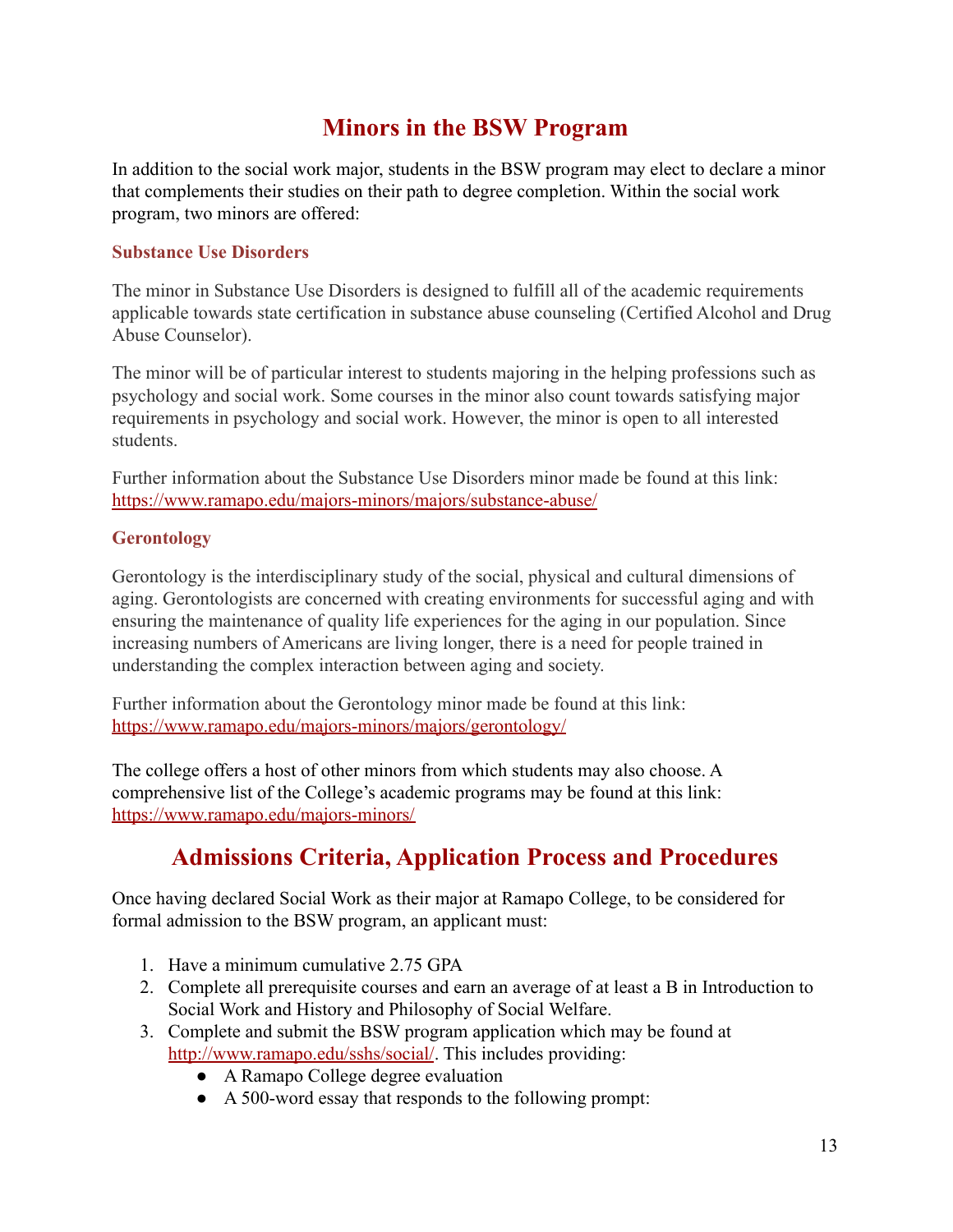- Please write a concise essay of 500 words or less discussing why you are interested in Ramapo College's social work Program. Include information about yourself, your interests, background, experiences, limitations, strengths, and any other details you think may have a bearing on your potential abilities as a professional social worker. Please do not share any information about yourself that makes you uncomfortable.
- 4. When applications are complete, they are automatically forwarded to the faculty who serve on the BSW Admissions Committee for review. If questions about the application arise, a committee member contacts the applicant directly. The disposition of the application (admission or denial) is communicated to the applicant in writing by email and letter mailed to their home address.

# **Transfer Students**

<span id="page-13-0"></span>Ramapo College welcomes a large number of transfer students each year. Full information about the College's policies regarding transfer students may be found here: <https://www.ramapo.edu/undergraduate/transfer/>

While students with varying numbers of credits may choose to transfer to Ramapo College to complete their Bachelor's degree, transfer students commonly come from surrounding community colleges with whom Ramapo has established articulation agreements. Details regarding these articulation agreements may be found here: <https://www.ramapo.edu/undergraduate/transfer/agreements/>

### **Ramapo@PCCC BSW**

<span id="page-13-1"></span>Ramapo College has entered into a special partnership with Passaic County Community College. Known as Ramapo@PCCC, the program allows students who complete their Associate's degree at Passaic County College to matriculate as Ramapo students in a variety of academic programs under the Ramapo@PCCC banner. Among these programs is the Ramapo BSW program, or what is commonly referred to as the 2+2 program.

Students in the Ramapo@PCCC 2+2 program complete an A.A. in Human Services and then, if they fulfill all other Ramapo BSW admissions criteria (including achieving and maintaining a 2.75 GPA), are directly admitted to the Ramapo BSW program. Students in these cohorts continue to attend class on the Passaic County Community College Campus where they are instructed by Ramapo social work faculty.

Students in the Ramapo@PCCC 2+2 social work program are Ramapo students in all respects and have equal access to the same programs, activities, opportunities, and supports as other Ramapo students.

It should be noted that, due to the Covid-19 pandemic, classes in the Ramapo $@PCCC 2+2$  social work program have been held virtually (synchronous). However, beginning with the fall 2022 semester, classes will be held in person on the Passaic County Community College campus as intended.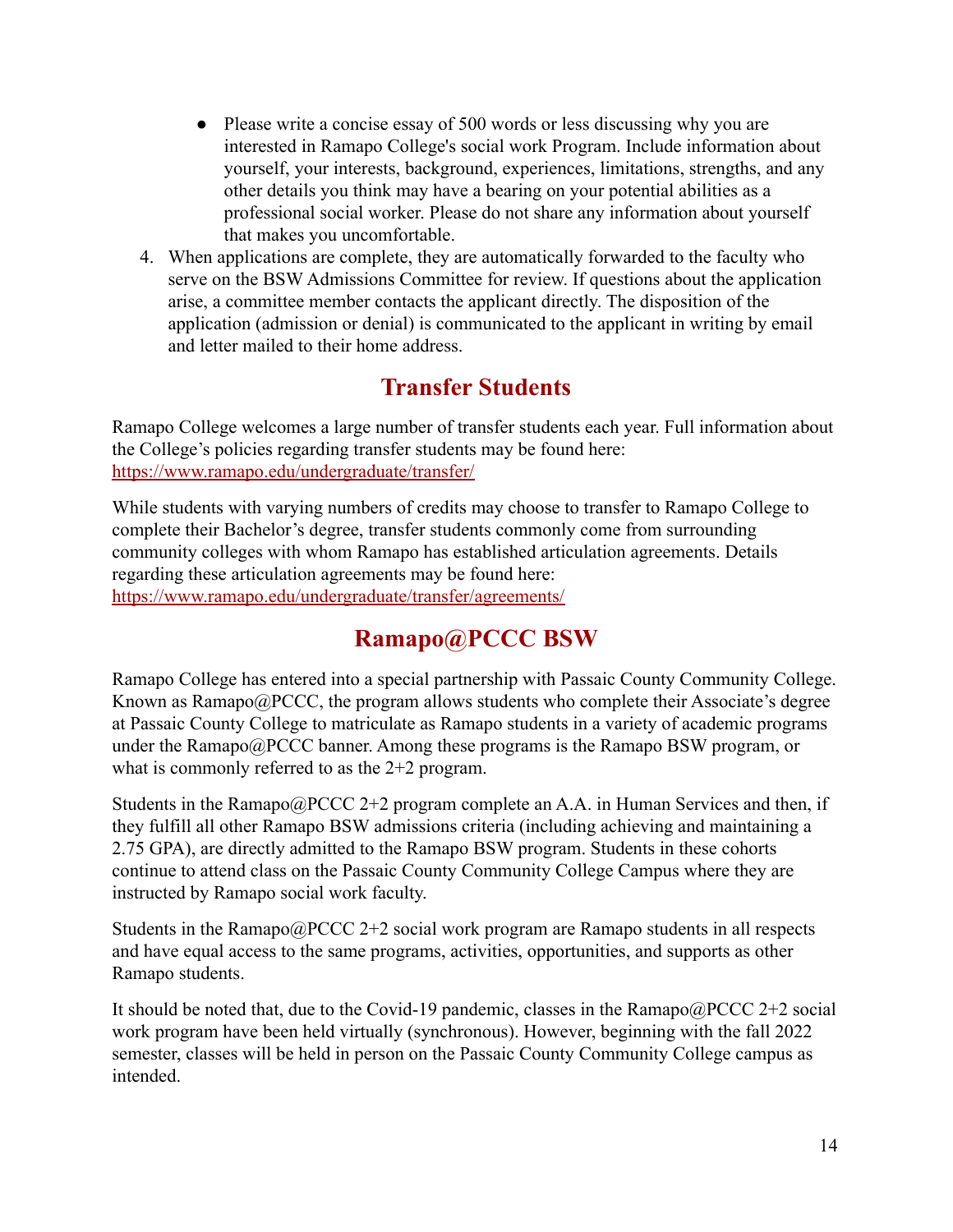<span id="page-14-0"></span>The Ramapo $@$ PCCC 2+2 social work program was approved as a substantive change to the Ramapo BSW Program by the Council on Social Work Education on December 10, 2020.

### **Academic Advisement**

Policies and procedures regarding undergraduate academic advisement at Ramapo College are overseen by the [Center for Student Success.](https://www.ramapo.edu/studentsuccess/) The advisement process is designed to provide students with educational, vocational, and personal guidance. First year students at Ramapo College are advised by staff of the Center for Student Success. Once students have reached sophomore status and have declared social work as their major, the advisement is transferred for members of the BSW faculty. Transfer students who come to Ramapo College as social work majors are automatically assigned a member of the BSW faculty as advisor. The major objectives of the advisement process are:

- To assist students in planning their academic program.
- To provide students with an early and periodic assessment of their academic performance.
- To assist students in resolving any conflicts they may be experiencing in the classroom or fieldwork settings.
- To discuss with students their developmental/career goals and assist in developing a plan to meet them.

Students will meet formally once each semester and more frequently when requested by the student or advisor to discuss their academic schedules, career goals, and the progress they are making in the program. The Advisor is responsible for monitoring an advisee's academic work and discussing with appropriate faculty and field liaisons, as needed, any difficulties a student may be experiencing.

### **College and Program Policies**

<span id="page-14-1"></span>A full list of College-wide policies please use the following link: <https://www.ramapo.edu/fa/arc/college-wide-policies-courses/>

# <span id="page-14-2"></span>**Grading Policy for Undergraduate Education at Ramapo College**

Listed below is the grading schema for undergraduate education at Ramapo College.

| $\mathbf{A}$ | $100 - 94\%$ |
|--------------|--------------|
| $A -$        | $90 - 93$    |
| $B+$         | $87 - 89\%$  |
| R            | $83 - 86$    |
| $\mathbf{B}$ | 80 - 82      |
| $\Gamma$     | $77 - 79\%$  |
| C            | $73 - 76$    |
| $C-$         | $70 - 72$    |
| $D+$         | $67 - 69\%$  |
| D            | 65–66        |
| F            | 0–64 %       |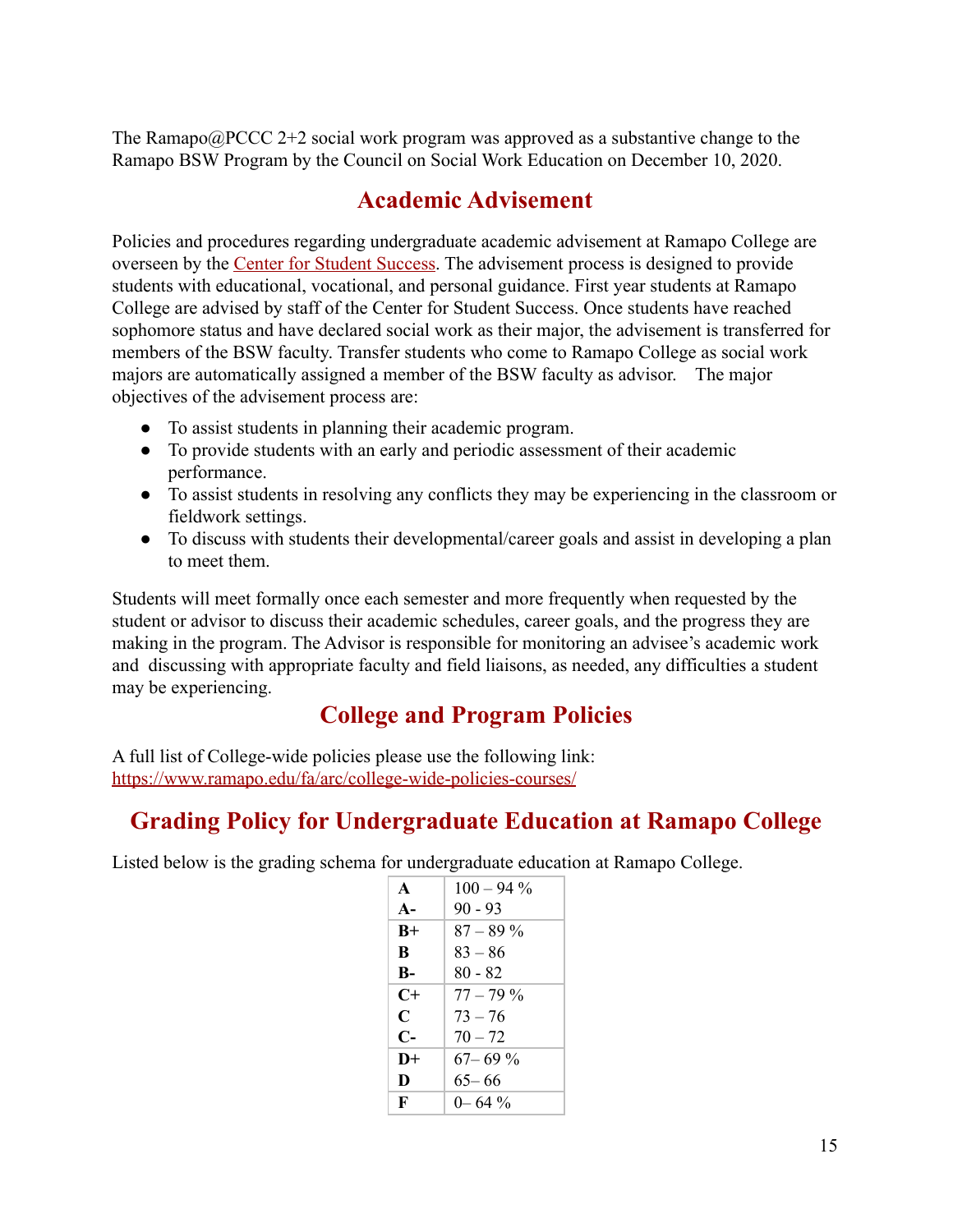# **Requirements for Study**

#### <span id="page-15-0"></span>**Social work students need:**

- 1. An ability to think logically and conceptually and to formulate mature judgments
- 2. Excellent writing and verbal communication skills
- 3. Knowledge of the social work field and readiness to be committed to it as a profession
- 4. Evidence of emotional maturity, concern for people and capacity for self-awareness and personal growth
- 5. Demonstrated concern and commitment to the values underlying professional social work
- <span id="page-15-1"></span>6. Respect for diversity and openness to life-long learning about one's self and others

### **Undergraduate Policy on Academic Standing**

*Listed here are the general policies of Ramapo College on academic standing. Note that the minimum GPA required to be admitted to and remain in the BSW Program is 2.75. Students who do not maintain a 2.75 GPA will not be able to continue in the BSW program, but may continue their progress as Ramapo College students in another major contingent upon their compliance with the following policies. Apart from the BSW program requirement regarding minimum GPA, all other aspects of the policies regarding academic standing that follow apply to BSW students.*

Students who have attempted 12 or more credits must have at least a 2.0 cumulative grade point average to be in academic good standing.

#### **Determination and Notification of Academic Standing**

At the close of each Fall and Spring semester, once final grades have been posted, the Dean and Vice Provost for Curriculum and Assessment review records of all matriculated students enrolled at the College who have attempted twelve (12) or more credits. Credits and grades of all Ramapo course work contribute to the cumulative grade point average. Courses transferred from other colleges count only as credits earned.

Matriculated students whose academic performance has fallen below a cumulative 2.0 GPA, which is required to graduate from Ramapo College, are advised of the deficiency in writing by the Vice Provost for Curriculum and Assessment via Ramapo College e-mail.

#### **Academic Warning**

Students who have a cumulative GPA below 2.0 for one semester are placed on Academic Warning.

Students placed on Academic Warning cannot appeal their standing.

● Students previously on Academic Warning who have achieved a cumulative GPA of at least 2.0 are placed in good standing.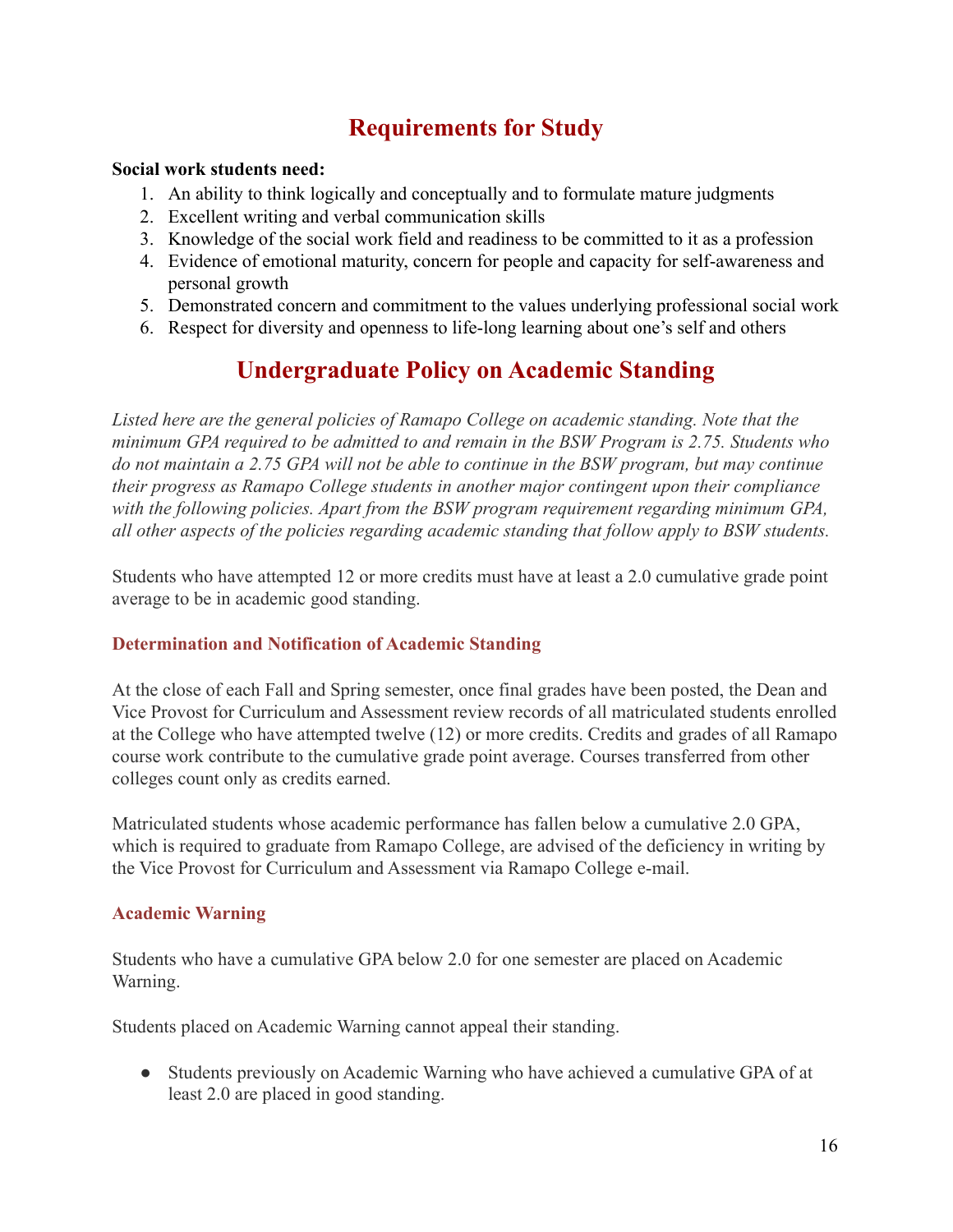#### **Academic Probation**

Students who have a cumulative GPA below 2.0 for two consecutive semesters are placed on Academic Probation.

Students placed on Academic Probation cannot appeal their standing.

Toward the middle of the Fall and Spring semester, the Vice Provost for Curriculum and Assessment sends an email to students on Academic Probation, reminding students of their standing and the actions to be taken once grades have been posted at the end of the semester.

- Students previously on Academic Probation who have achieved a cumulative GPA of at least 2.0 are placed in good standing after probation.
- Students previously on Academic Probation who have made *good academic progress* by achieving a semester GPA of at least 2.5 but whose cumulative GPA is still below a 2.0 are placed on Continued Probation for one semester.
- Students previously on Continued Probation who have achieved a cumulative GPA of at least 2.0 are placed in good standing after probation.

#### **Academic Suspension**

Students who have a cumulative GPA below 2.0 for three consecutive semesters are placed on Academic Suspension for one regular semester. Upon notification of suspension, the student is given an opportunity to submit a written appeal for immediate reinstatement to the Dean of the school in which they are majoring.

Appeals must include:

- Letter from the student requesting reinstatement
- If a student is reinstated based on an appeal, at the end of the probationary period:
- Students who achieve a cumulative GPA of at least 2.0 will be placed in good standing after probation.
- Students who do not achieve a cumulative GPA of 2.0 but have made *good progress* by achieving a semester GPA of 2.5 or better will be placed on continued probation one final semester at the end of which they must achieve a cumulative GPA of 2.0 or better.
- Students who do not achieve a cumulative GPA of 2.0 or a semester GPA of 2.5 or better will be permanently dismissed.

A student who does not appeal in writing to the Dean of the school in which they are majoring by the designated deadline [provided in the notification letter from the Vice Provost for Curriculum and Assessment] is viewed as accepting the one full Fall or Spring semester suspension.

Decisions are final and do not have a further appeal.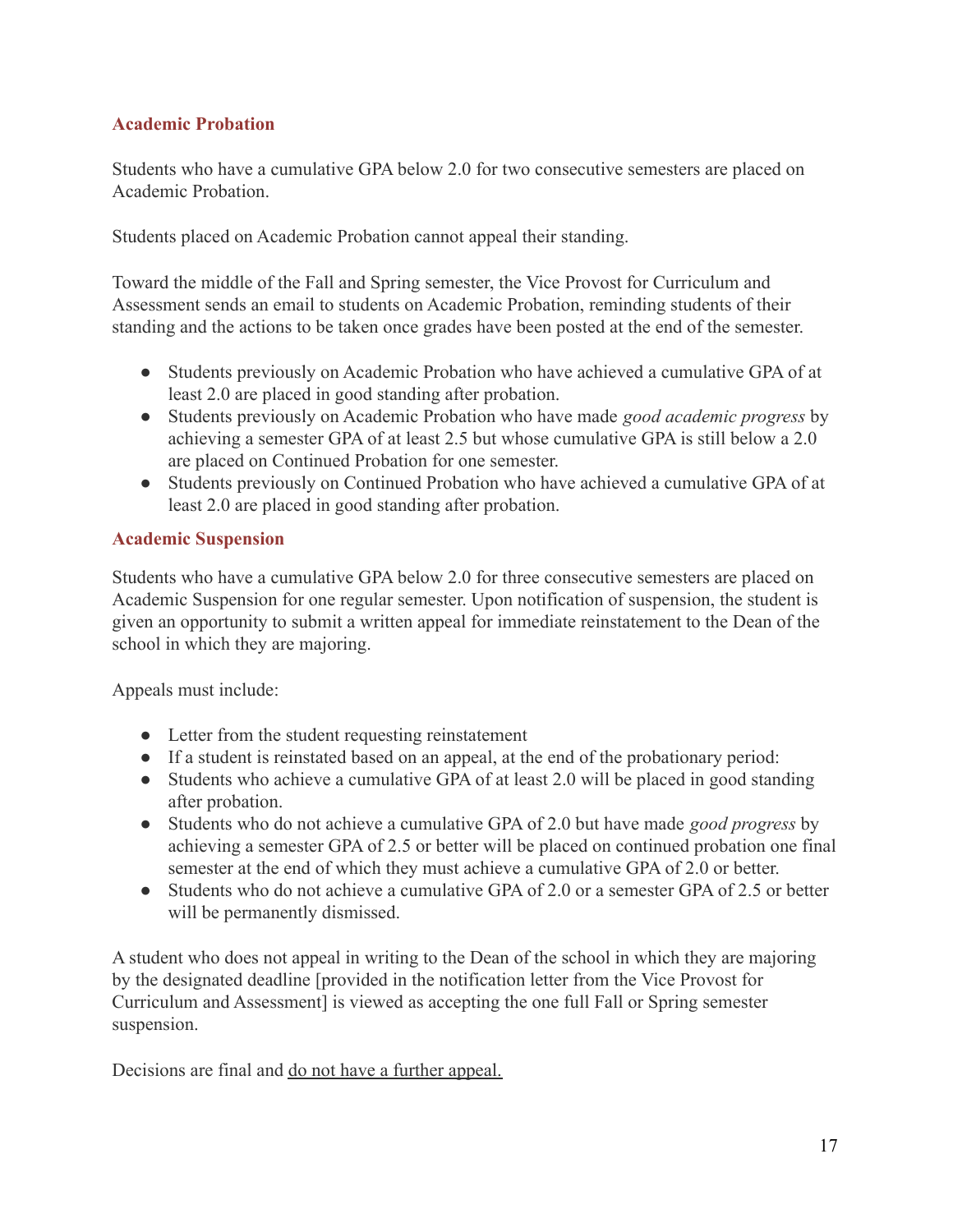#### **Academic Dismissal**

Upon notification of dismissal, the student is given an opportunity to submit a written appeal for immediate reinstatement to the Dean of the school in which they are majoring.

The appeal process is the same as that for students who have been suspended.

If a student is reinstated based on an appeal, at the end of the probationary period:

- Students who achieve a cumulative GPA of at least 2.0 will be placed in good standing after probation.
- Students who do not achieve a cumulative GPA of 2.0 but have made *good progress* by achieving a semester GPA of 2.5 or better will be placed on continued probation one final semester at the end of which he/she must achieve a cumulative GPA of 2.0 or better or will be permanently dismissed.
- Students who do not achieve a cumulative GPA of 2.0 and have not made *good progress* (as defined above) will be permanently dismissed.
- Decisions are final and do not have a further appeal.

#### **Reinstatement following Academic Suspension**

A student who did not appeal their Fall or Spring semester Academic Suspension and wishes to return to the College must apply for reinstatement.

Reinstatement is neither automatic nor guaranteed after Academic Suspension.

Students are required to apply to their Dean of the school in which they are majoring by at least 14 days prior to the beginning of the fall and spring semesters.

The student begins the process for reinstatement by making an appointment with the Center for Student Success advisor, who does the following before advancing the student to the Dean:

- Reviews appeal letter
- Reviews courses and grades necessary for good standing to ensure feasibility of completing a Ramapo degree
- Review holds (e.g., Student Accounts) and has student remove all holds, except for Academic Standing hold, before advancing process
- Consults with Dean as necessary.

If the Dean of the school in which they are majoring rejects the student's reinstatement appeal, the student may petition for a review by the Vice Provost for Curriculum and Assessment.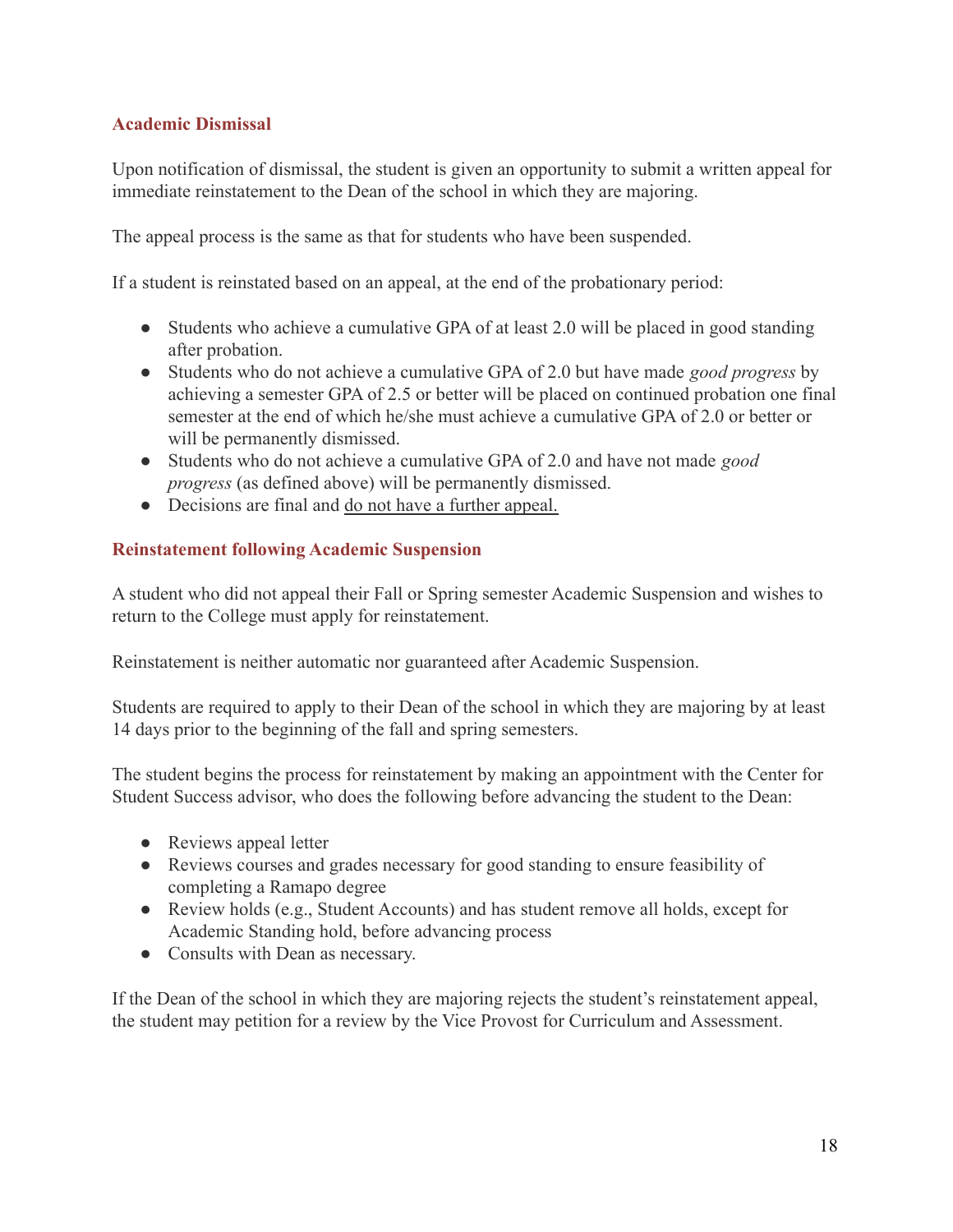The petition is initiated by the submission of a written statement (submitted via email to the Vice Provost by the student) that explains his/her position and includes any evidence that counters the decision of the Dean of the school in which they are majoring.

If the Vice Provost accepts the petition, the student will be reinstated on Academic Probation.

The Vice Provost and Dean of the school in which they are majoring may stipulate additional conditions in connection with reinstatement.

At the end of the semester for which students are reinstated:

- Students who achieve a cumulative GPA of at least 2.0 will be placed in good standing after probation.
- Students who do not achieve a cumulative GPA of at least a 2.0 but have made *good progress* by achieving a semester GPA of 2.5 or better and who meet any additional conditions set by the Dean or Vice Provost (if applicable) will be allowed one final semester on continued probation before permanent dismissal.

Students who did not make an *Immediate Reinstatement Appeal* of an Academic Dismissal are ineligible to apply for reinstatement. (*Immediate Reinstatement Appeal* refers to the imposed deadline for an appeal as contained in the letter sent to students from the Vice Provost for Curriculum and Assessment.)

Students must apply for reinstatement through the Dean and then apply for readmission through the Office of Admissions *after* a suspension absence from the college of two or more consecutive semesters.

# **Policy on Academic Integrity**

<span id="page-18-0"></span>Students are expected to read and understand Ramapo College's Academic Integrity Policy, which can be found online in the *College Catalog*

(<https://www.ramapo.edu/catalog-2021-2022/academic-policies/academic-integrity/>). Members of the Ramapo College community are expected to be honest and forthright in their academic endeavors. Students who are suspected of violating this policy will be either required to meet with the faculty member (and in the event of a 'responsible' finding, reported to the Office of the Provost), or be referred directly to the Office of the Provost, which will adjudicate the matter.

# **Academic and Field Review Committee (AFRC)**

<span id="page-18-1"></span>The purpose of the Academic and Field Review Committee (AFRC) process is to review and provide a nature of problems or issues concerning students enrolled in the BSW or MSW programs at Ramapo College. The problems or issues include matters related to academic and field education performance, and professional practice ethics and behavior.

#### **Procedures for AFRC**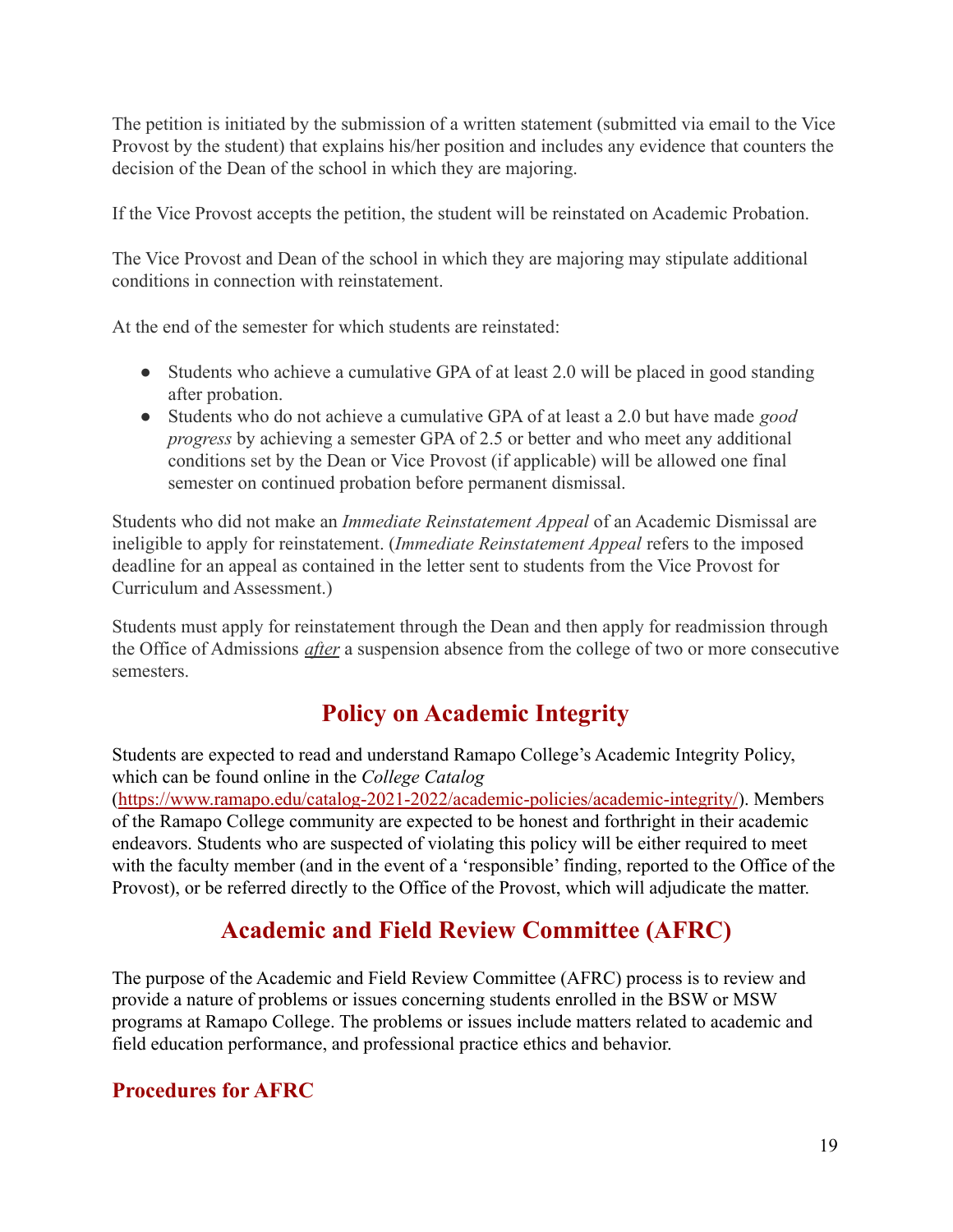- 1. Referrals of concerns that come to the attention of the AFRC are to be made to the student's Field Liaison or Faculty Advisor who, in turn, notifies and consults with the appropriate program and site directors and the referring faculty member about the referral.
- 2. The result of the consultation will be a determination as to whether to initiate the AFRC process. The individual making the original referral will be notified of that decision.
- 3. When the decision is to initiate the AFRC process, the Faculty Advisor contacts the AFRC Chair and the student to inform them that an AFRC hearing will be convened.
- 4. The AFRC Chair will meet with the student and provide information regarding the AFRC process, what to expect from a hearing, and who will attend. The Chair will inform the student that he or she has the right to exclude the student member from the hearing and that the exercise of that right must be made in writing to the Chair.
- 5. The hearing will be convened by the Chair as soon as it can be arranged. The Hearing Panel will consist of the Chair, two faculty panelists, and one student panelist (unless the student undergoing review requests that a student panelist not be included).

If any student receives a failing grade on their field evaluation or is released from their field placement after all of the above-mentioned interventions and procedures have been executed, the final grade for that correlated field course cannot be higher than a "D".

### **Graduation Requirements**

<span id="page-19-1"></span><span id="page-19-0"></span>Ramapo College policies and procedures regarding graduation requirements may be found at: <https://www.ramapo.edu/catalog-2021-2022/grad-requirements/>.

### **Social Work Club**

The Social Work Club welcomes all Ramapo College students, including social work and non-social work majors, as well as undergraduate and graduate students to collaborate on social service projects, listen to guest speakers, share ideas, and work together to create change locally and globally. In addition, students engage in a variety of activities with the support of advisors and based on the ideas and interests of the members.

# **Phi Alpha Honor Society**

#### **THETA DELTA CHAPTER AT RAMAPO COLLEGE**

<span id="page-19-2"></span>In July 1978, the Social Work Program of Ramapo College of New Jersey was approved as a chapter in the Phi Alpha National Honor Society. During the first year of the Theta Delta Chapter 28 juniors and seniors were installed as members.

The Phi Alpha Honor Society was established in 1962. The purposes of the society are to provide a closer bond among students of social work and promote humanitarian goals and ideas. Phi Alpha fosters high standards of education for social workers and invites into membership those who have attained excellence in scholarship and achievement in social work. There are currently more than 155 chapters throughout the United States in accredited BSW and MSW programs.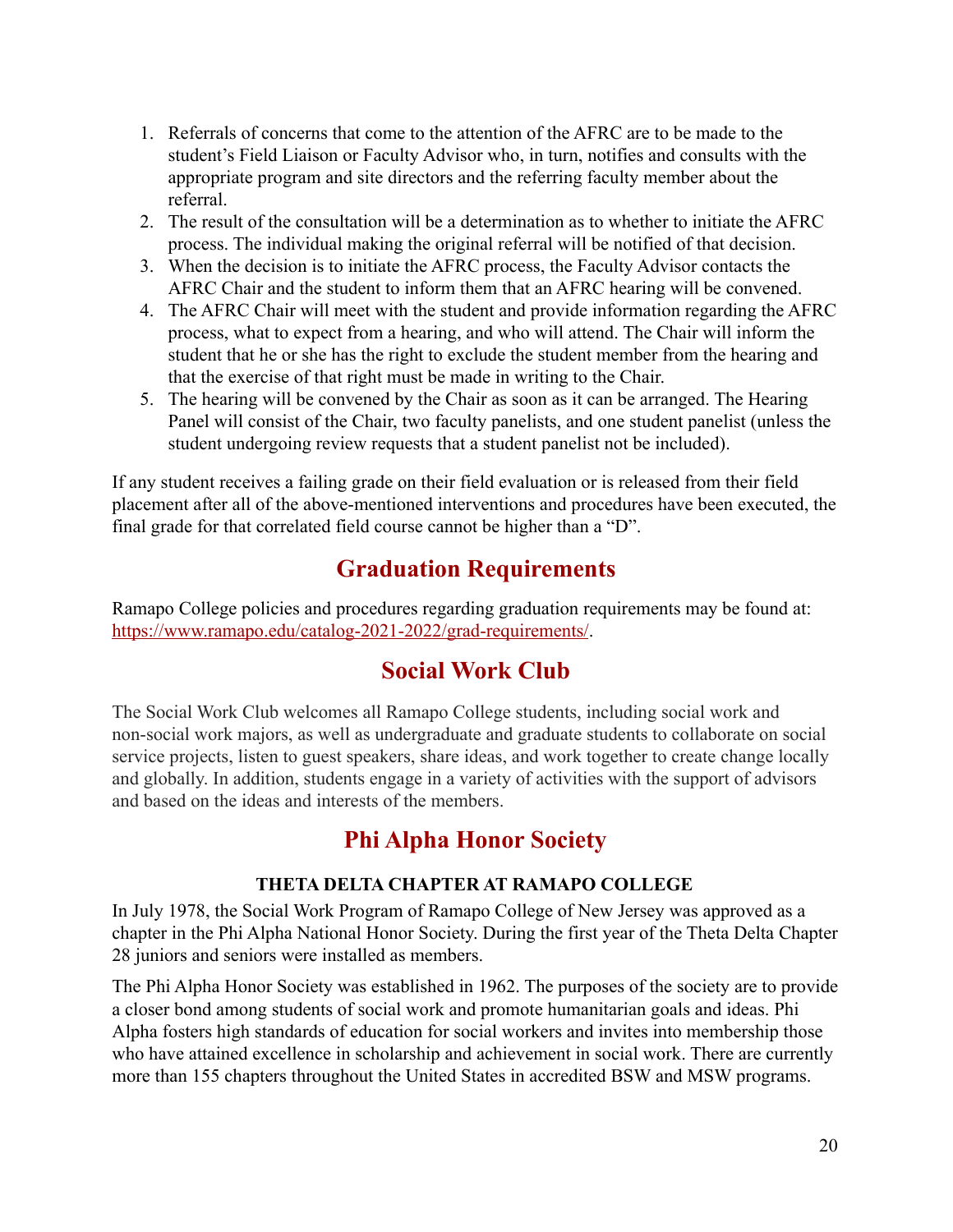Although the National Council is the policy-making body, each chapter is free to develop a program to meet local needs. Membership may be offered to students, faculty, and practitioners. Each chapter may select two honorary members each year.

Membership shall be available to all eligible persons without regard to age, gender, color, race, creed, ethnic or national origin, political or sexual orientation, or disability. New members are inducted at a ceremony held each spring.

Eligibility criteria for BSW students are:

- Successful completion of Theory & Practice of Social Work I
- Achievement of an overall GPA of 3.3 on a 4.0 scale
- <span id="page-20-0"></span>• Achievement of a 3.5 GPA in required social work courses

# **Student Rights**

- Social work students have input into the formulation and modification of program policies, curriculum development, student affairs, hiring new faculty, and program evaluation.
- A student representative may serve *ex-officio* on hiring committees established to recruit and hire new faculty members. Applicants for faculty positions who are chosen as finalists must teach a class, and student feedback is crucial in determining the final decision.
- All social work students have input into curriculum and program modification through course evaluations completed at the end of each semester.
- Student evaluations of field agencies are completed annually.
- Students are encouraged to play an active role in the governance of the School of Social Science and Human Services (SSHS) and in the Student Government. Students are entitled to attend and participate in the School's Unit Council Meetings. Any student may become an active member of the School's Unit Council and is eligible to sit as a member of its standing committees.
- Students are permitted representation on the College's Board of Trustees.
- Social Work students have the unfettered right to organize and present their views to the social work faculty, the Program Director, the School's Unit Council, or to any other authoritative body at the College.
- All students at the College have the right to participate in Student Government, which is their primary governance organization.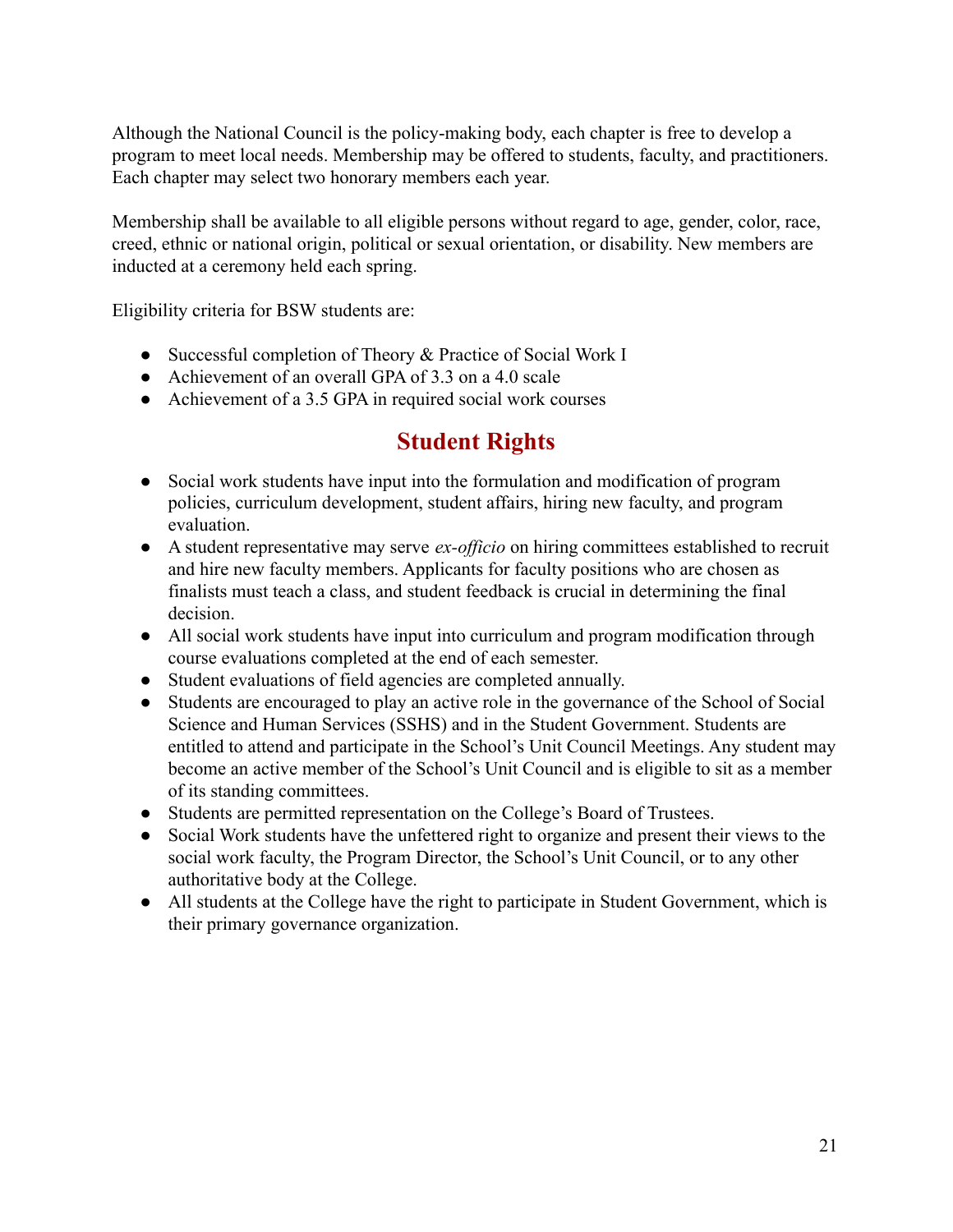# **APPENDICES**

#### **Appendix A**

#### <span id="page-21-1"></span><span id="page-21-0"></span>**Course Descriptions**

Descriptions of Social Work courses offered may be found at this link: <https://www.ramapo.edu/catalog-2021-2022/sshs/socialwork/>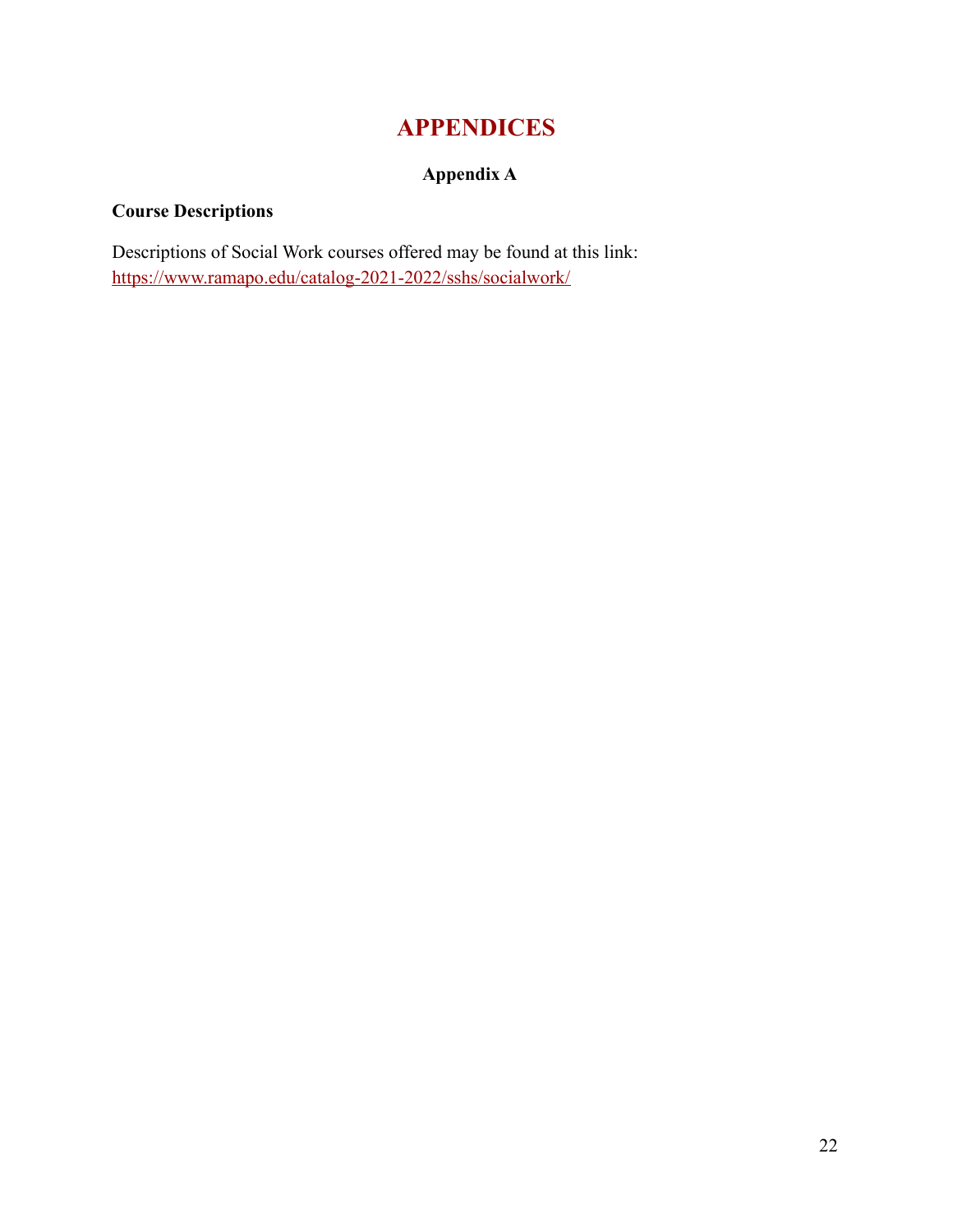#### **Appendix B**

<span id="page-22-0"></span>CSWE 2015 Educational Policy and Accreditation Standards (EPAS): [https://www.cswe.org/getattachment/Accreditation/Standards-and-Policies/2015-EPAS/2015EPA](https://www.cswe.org/getattachment/Accreditation/Standards-and-Policies/2015-EPAS/2015EPASandGlossary.pdf) [SandGlossary.pdf](https://www.cswe.org/getattachment/Accreditation/Standards-and-Policies/2015-EPAS/2015EPASandGlossary.pdf)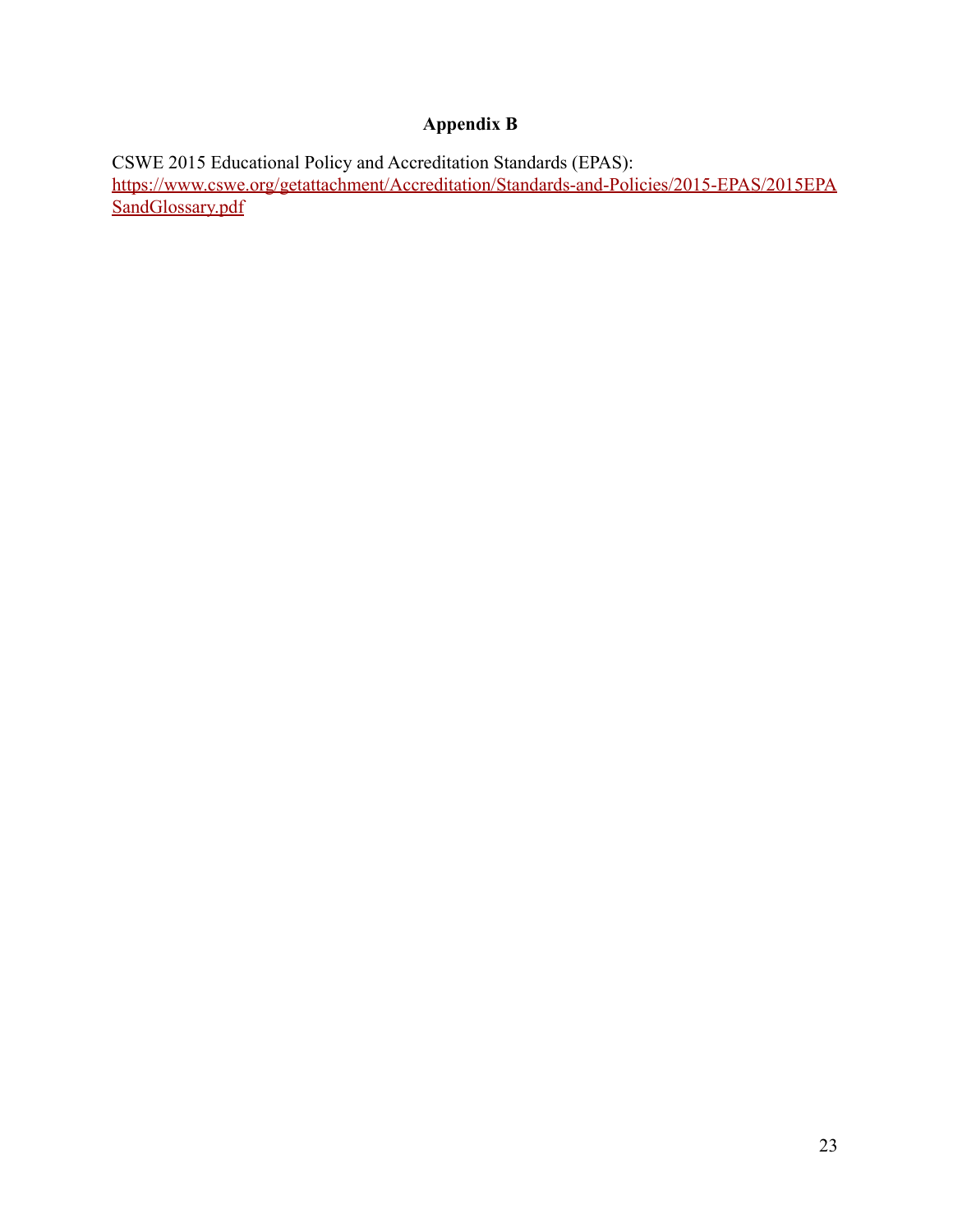#### **Appendix C**

<span id="page-23-0"></span>National Association of Social Workers Code of Ethics:

<https://www.socialworkers.org/About/Ethics/Code-of-Ethics/Code-of-Ethics-English>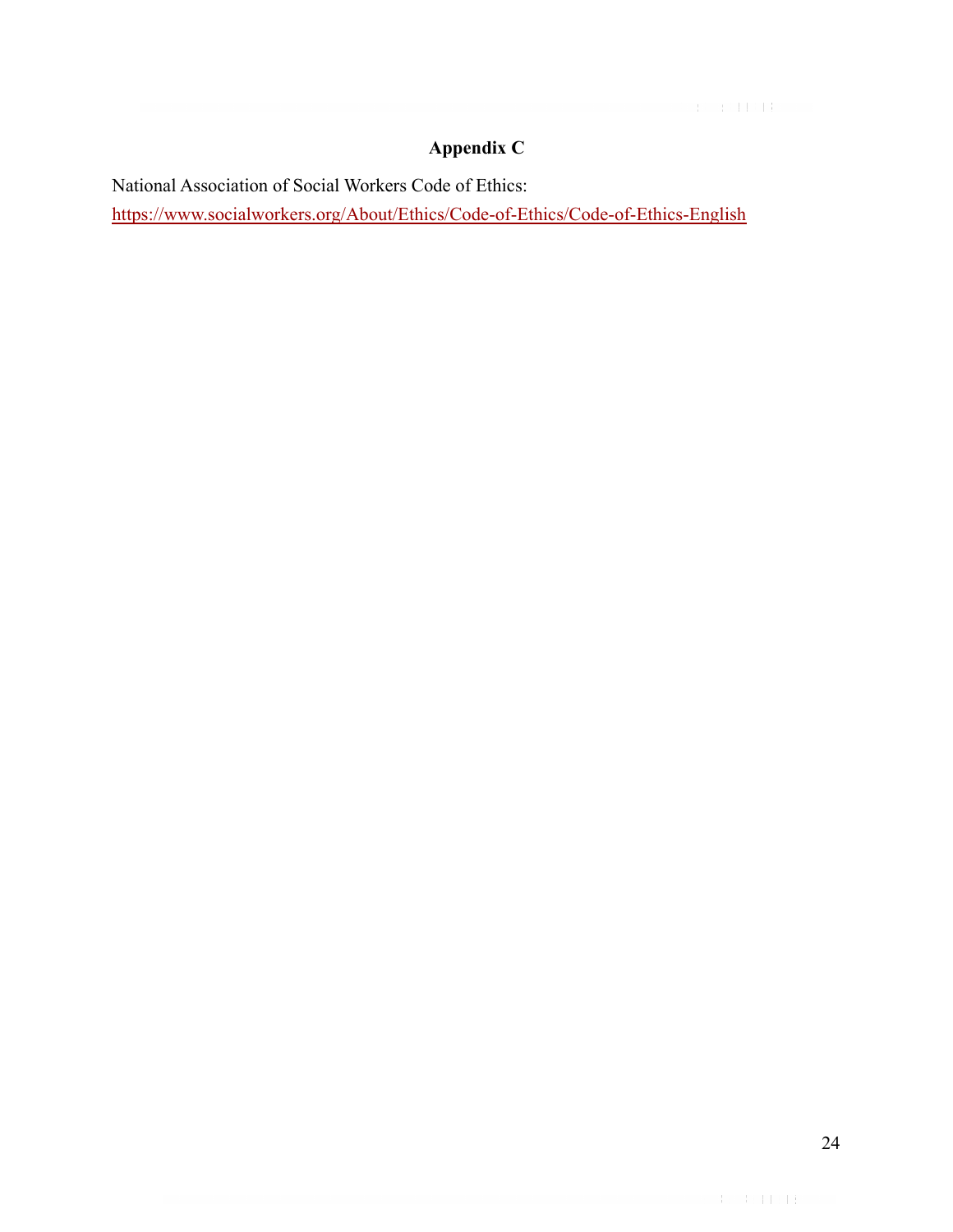#### **Appendix D**

<span id="page-24-0"></span>Ramapo College Anti-Discrimination Policy:

<https://www.ramapo.edu/affirmaction/complaint-processing-forms/>